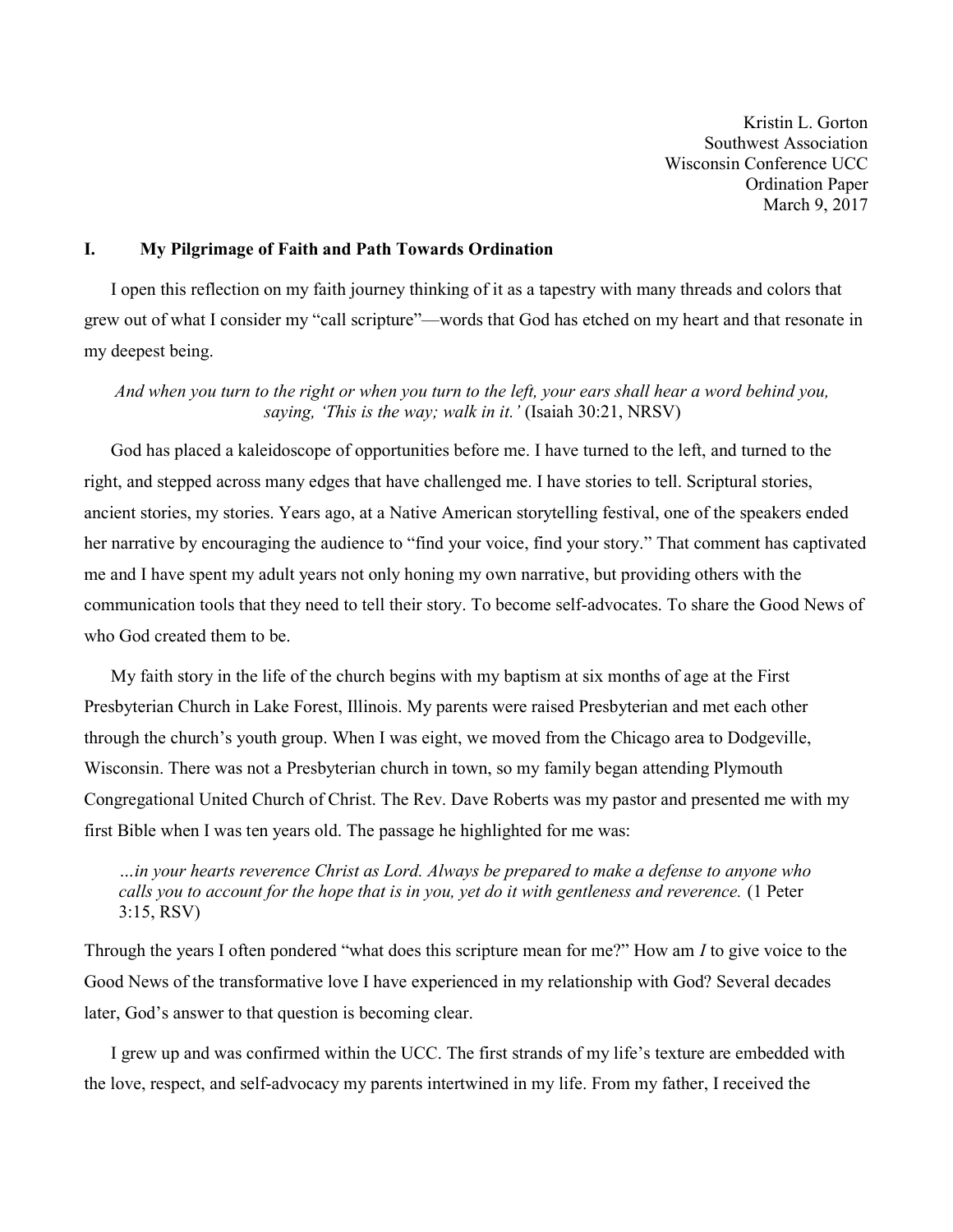mentorship of a teacher, Chicago Cub fan, and tennis enthusiast mixed with his leadership as the director of the Southwest Community Action Program (CAP). His involvement in the local community, writing grants for home winterization projects, the local food pantry and women's clinic, merged his passion into the dusty layers of the community's hard reality. From my mother, I was immersed in the creativity of a poet, the colors of a painter, the endless traveling of a wanderer, and the observant eyes of one who sees everyday events through a unique perspective. I write as an individual whose life experiences are shaped through my lens as a heterosexual, white, female, with a chronic neurological condition. I self-identify as a Christian whose faith is informed and enriched through engaging with biblical and historical narratives of the past, infused with remembering where God is drawing us into the future. Process theologian Marjorie Suchocki writes that "...the rhythm of the universe is in the mystery of the dance between past, present, and future."<sup>1</sup> This interplay of past and future leads me to follow Jesus out onto the streets of the 21<sup>st</sup> century.

 As a youth, one of the great gifts Rev. Roberts gave to me was an interest in interreligious engagement. I specifically remember the movement of the Spirit I experienced when we attended a Shabbat service at the Beth Israel Center in Madison. As an adult, I have continued to participate in retreats and worship services in interreligious settings. As a seminary student I completed two courses in interreligious engagement and Just Peace practices, including a two-week study tour in Israel and Palestine in which we met with faith leaders who were Muslim, Jewish, and Christian. In addition, my field placement through the Chicago Theological Seminary was supervised by the Rabbi Bonnie Margulis at Wisconsin Faith Voices for Justice (WFVJ) and John Thomas, the past General Minister and President of the UCC. Over the course of that year, I had an opportunity to participate in leading community events such as a Poverty Simulation, an advocacy workshop in multiple UCC congregations, an economic justice film festival, and developing WFVJ's social media presence. During my internship, I joined with faith leaders at rallies, county board meetings, and engaged in conversation with state government officials, giving witness to the justice issues through which our biblical ancestors spoke God's Word.

 As a young adult, this passion for exploring God across faith and place boundaries manifested in a variety of ways. My husband, Steve, and I met in  $6<sup>th</sup>$  grade and were in the same graduating class at Dodgeville High School. We have two adult children, a son-in-law, and two granddaughters who live in the Madison area. Steve was raised Roman Catholic. Since I am an individual interested in encountering new religious experiences, and my husband's family was deeply centered in their Roman Catholic faith, during college and the first 10 years of our marriage we attended Mass together. I became active in the

<sup>&</sup>lt;sup>1</sup> Marjorie Suchocki, God, Christ, Church: A Practical Guide to Process Theology, (New York: Crossroad, 1982), 21.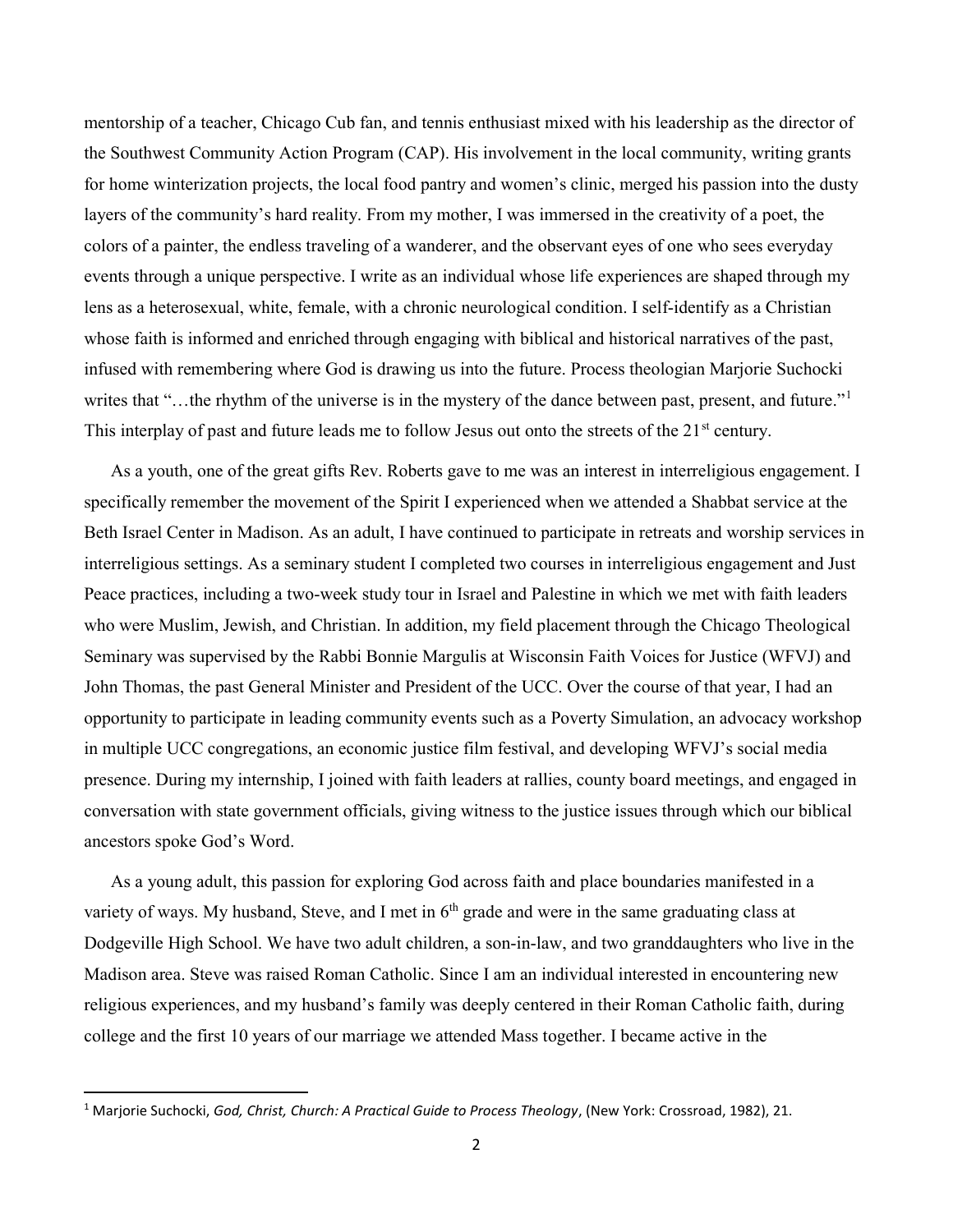congregation, learning about the history of the Roman Catholic faith and teaching first Communion. The rituals of the liturgy and historical traditions fascinated me. Yet, over time, Steve and I each experienced epiphanies in our personal relationships with God—in two different places, at two different times. Steve's experience led him away from the church. I respect and learn from his life's journey. In contrast, in a transformative split second, I had an encounter with God shook me to the core, initiated my call to serve the Church, and led me back to the UCC.

 Fifteen years ago I experienced an "ah-ha" moment as God revealed God's self in a most unexpected moment at Ghost Ranch, a Presbyterian retreat center in New Mexico. It was perched on a high, flat desert ledge in northern New Mexico, that God vividly and intimately revealed God's self to me. In that moment of Holiness I was connected fully with the endlessness of time and the expanses of the universe. I "understood" beyond understanding without hearing a spoken word. After mountain climbing with a small group to this scared place, we sat together with a red sandstone wall jutting towards the most tranquil blue sky. On the wall, centuries ago, a holy person had hand carved footprints of deer, raccoons, bears and human creatures. All the prints "walked" upwards, through the natural red canvas, towards the hope and love promised above. There were more images: a shaman dancing, a river, and a reclining Kokopelli. As Kokopelli lay on his back playing his flute, our guide described the formation of these living rocks from a time before dinosaurs, through the reign of those great creatures, to modern human beings. When she was done with her storytelling, she took out her Native American flute and began to play with the wind on the ledge. As the notes rose in the breeze, swallows danced before us, fluently soaring with God's message. God's call in my life is rooted in that moment. The rest is wordless, complete, and deeply known in my soul. At the end of the week in New Mexico I sat in an airplane on the tarmac waiting to fly home. As the sun began to glow in the east over the hazy mountains, I clearly heard the word "remember" spoken in my ears. No one on the plane uttered the word. It was another God moment. To this day I continue to feel the vibrations of the word in my heart and soul – *and remember*.

 In the midst of this shift, the peoples and land of southwestern Wisconsin began to stir my theological interests. Over the years I have been intrigued by "place" theology and how our interactions with the land shape our faith journeys and our relations with God. The experience at Ghost Ranch set in motion a new set of observations for me between these two very different environments and the similar, yet different, human experiences in each place that arise from God's earth. For, in both the arid land of New Mexico and the lush green, driftless Ocooch Mountains of southwestern Wisconsin, the land has had a significant impact on the people since before recorded times. Even as the conveniences of modern technology and the excesses of commercialism swirl in our busyness today, this interaction between the land and its peoples – and God -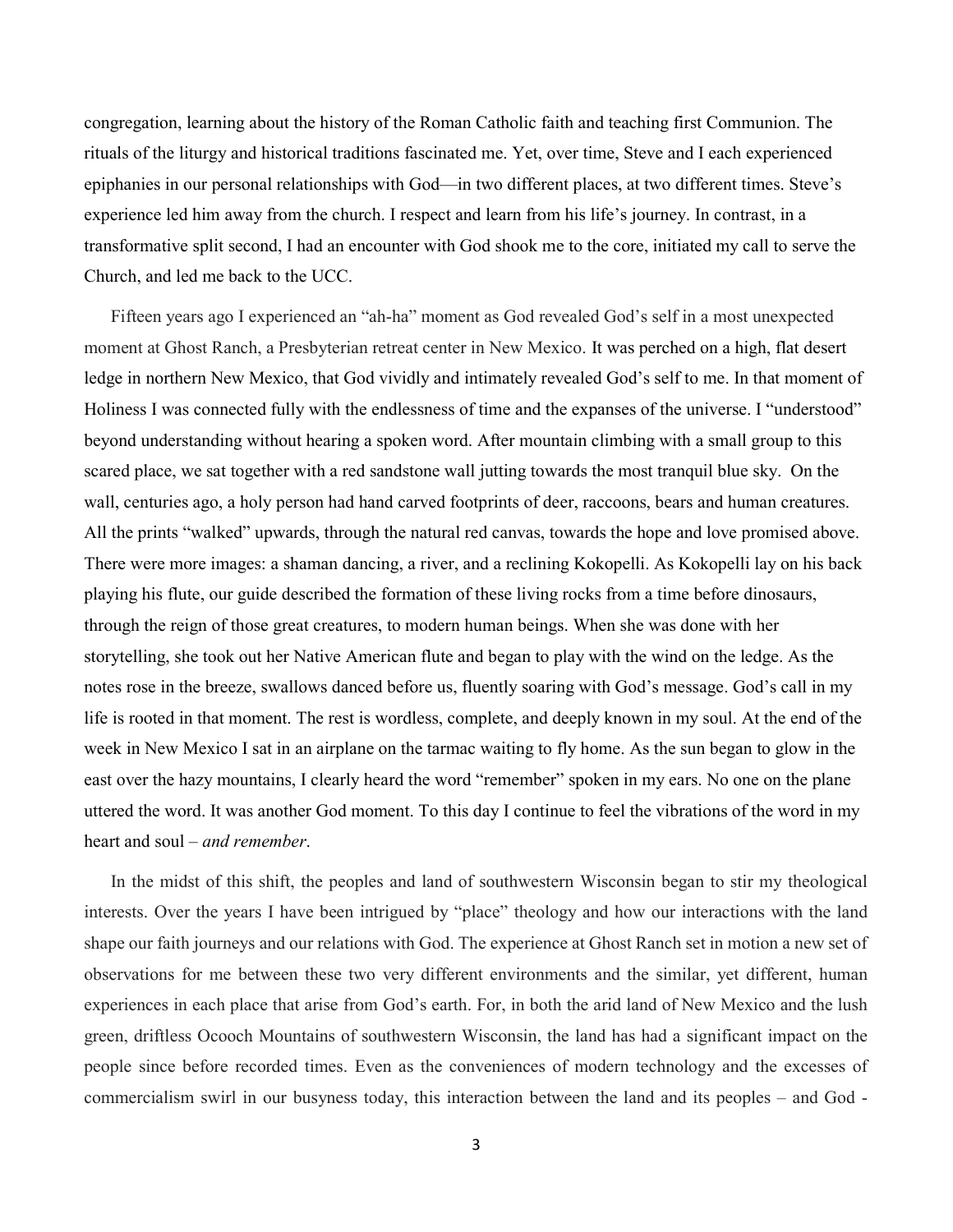continues. I endlessly seek experiences where encounters with that "thin place" with God are palatable and wonder at the presence of the Spirit that draws other faiths to these same places. At Ghost Ranch, this concept of "place theology" has resonated deeply within me. The week-long retreats that I have participated in have included visits to Christ in the Desert Monastery, Dar al Islam, an Eastern Orthodox Skeet, an Apache Two Spirit Sweat lodge, and several sites previously inhabited by ancestral Pueblo peoples.

 The theologian Howard Thurman suggests that love functions through "the ability to put oneself in the life of another and to look out upon the world through the other's eyes..."<sup>2</sup> My spiritual mentor, Belden Lane echoes this embodiment of our relational experiences with God and each other writing that the "…mystics all insisted that knowing God is a matter of 'tasting,' 'savoring,' and 'relishing.' It isn't an intellectual apprehension of something outside their experience, but a full-bodied encounter… Everything in creation is hungry for relationship. All bodies yearn for connectedness with each other and with the Source of their energy and life."<sup>3</sup> This is where I encounter the multi-ness of God. There are moments of unexpected revelation in relationship with the earth, other creatures, and other people that God has carefully woven into the fabric of my Christian faith. I find myself deeply connected to the Holy as I wander in the coolness of the Boundary Waters of northern Minnesota. I have returned to Ghost Ranch for interreligious spiritual retreats. In the unglaciated lanes of southwestern Wisconsin, I reconnect with God as frequently as I can.

 My life story is also immersed in learning about communication. I obtained my undergraduate degree in Communication Arts, with an emphasis in broadcasting and film. Expanding my interests, I pursued a master's degree in Communicative Disorders. For over twenty years I worked with children and adults that could not use speech as their primary mode of communication. As an Assistive Technology and Augmentative/Alternative Communication specialist, I worked with individuals in their homes, school, places of work, and the community, providing them with the tools they needed to engage in relationships and teaching them strategies so that their voices could be heard.

 In my relationship with the Divine, there have been the manmade boundaries God has beckoned me to cross. Professionally, working in healthcare with individuals with physical, cognitive, sensory, and psychological challenges, I witnessed how welcoming those with a range of abilities in our local communities enriched the diversity of God's image present in our midst. I believe that the ways in which a society recognizes and respects individuals of all abilities is a reflection of our humanity. As the Director of Faith Formation, I

<sup>&</sup>lt;sup>2</sup> Howard Thurman, The Creative Encounter: An Interpretation of Religion and the Social Witness (New York: Harper, 1954; reprint, Richmond, Indiana, Friends United Press, 1972), 165.

<sup>&</sup>lt;sup>3</sup> Belden C. Lane, *Backpacking with the Saints: Wilderness Hiking as Spiritual Practice (Oxford: Oxford University Press,* 2015), 12.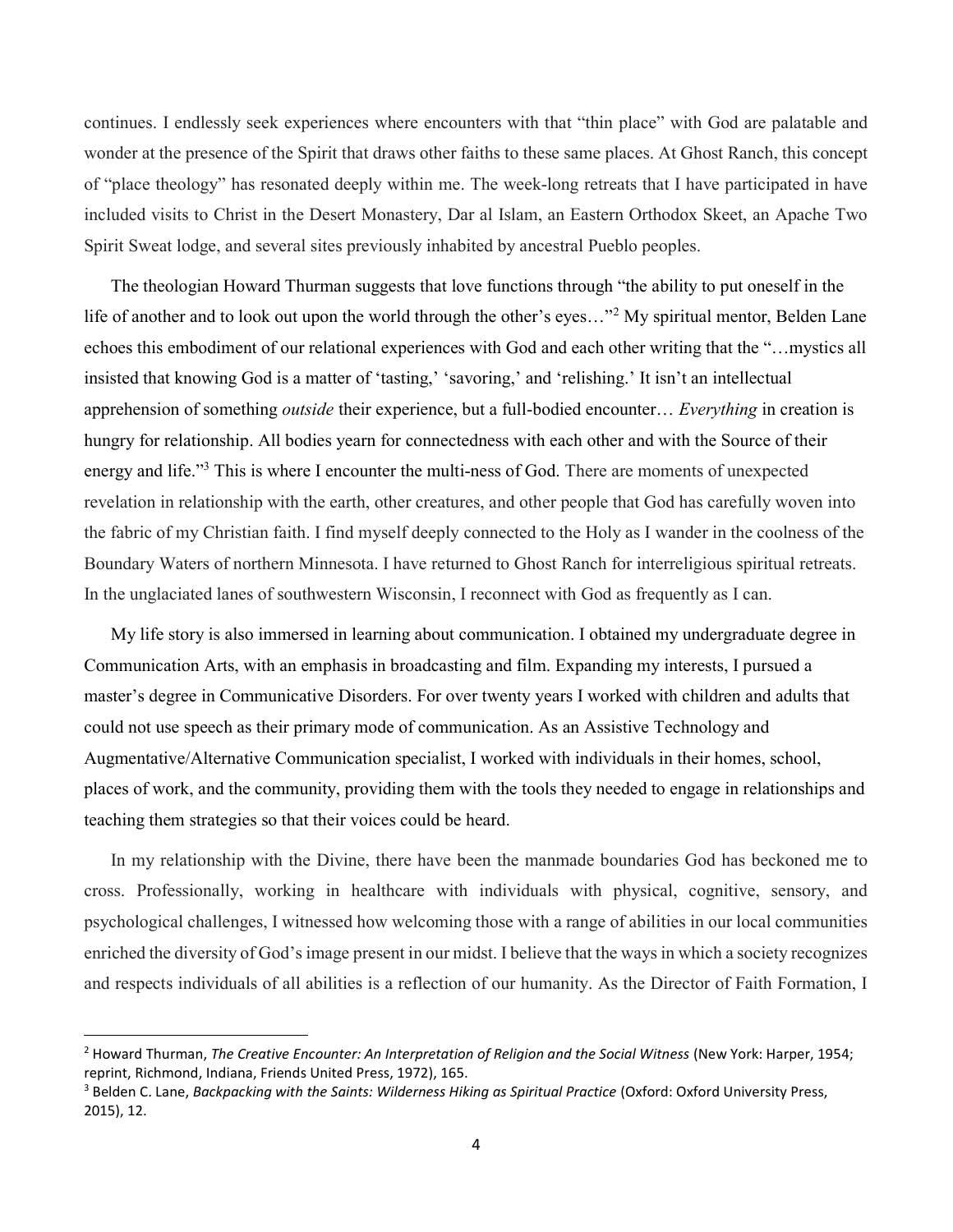have listened to individuals and families, and implemented programs to make the congregation Accessible to All (A2A). We are, as process theologian Marjorie Suchocki writes, "Bound up with one another's good, woven into one another's welfare."<sup>4</sup> Religious practices, the recognition of the presence of the Divine both in worship and in the community, as well as our responses as human creatures—shape our relationship with God and with all of creation.

 In my ministry, this includes utilizing multi-modal communication strategies. As a "tech immigrant," I am passionate about digital ministry. I enjoy exploring the sacred spaces in which those of us that did not grow up with computers and social media (tech immigrants) are being lead into God's vision for the future by individuals who are tech natives. "Tech natives" are people who, like my two children and two granddaughters, have grown up in a globally-connected, digital world. Subsequently, I like to weave technology into all aspects of my faith journey. I have read books on how technology is changing culture and isolating people. I hear the concerns, but have also seen the flip side of the story—the ways in which God is working within this new, creative medium, and how God will be further revealed to us in digital places that are yet to be explored. For I have witnessed how technology can provide a "voice" for people that cannot use speech as their primary mode of communication. I have provided digital pastoral care. As a hospital chaplain I have joined families together in their greatest moments of despair, physically separated by hundreds of miles, using webcams. I have expanded a faith community's presence into an online sacred space in which we gather for prayer, community, service, advocacy, and worship. As a hybrid seminary student, traveling to the Chicago Theological Seminary for half of my classes and taking the remaining courses online, I have personally experienced the community that can be built in these digital spaces. Over the past five years, my home church's online community and Bible study have kept me connected when I was unable to be physically present while I was serving another church and attending seminary. This digital faith community has fed my soul when I have felt isolated. Communication, rooted in the Word, informs my theology.

 As the Church intersects and engages with the culture and technology in which it is immersed, it is inevitably changed. Phyllis Tickle wrote about the changes that the Church is experiencing in the  $21<sup>st</sup>$  century as the Great Emergence. She points to Mark Dyer, an Anglican bishop, who suggests that "about every 500 years the empowered structures of institutionalized Christianity…must be shattered in order that renewal and new growth may occur."<sup>5</sup> Within the changes that mainline Protestant churches are experiencing in North America today, I agree with John Dorhauer when he states that, "whatever the Spirit is doing here—She can

<sup>&</sup>lt;sup>4</sup> Marjorie Suchocki, The Fall to Violence: Original Sin in Relational Theology (New York: Continuum, 1994), 105.

<sup>&</sup>lt;sup>5</sup> Phyllis Tickle, "The Great Emergence," Sojourners, November 6, 2015, accessed January 30, 2017, https://sojo.net/magazine/august-2008/great-emergence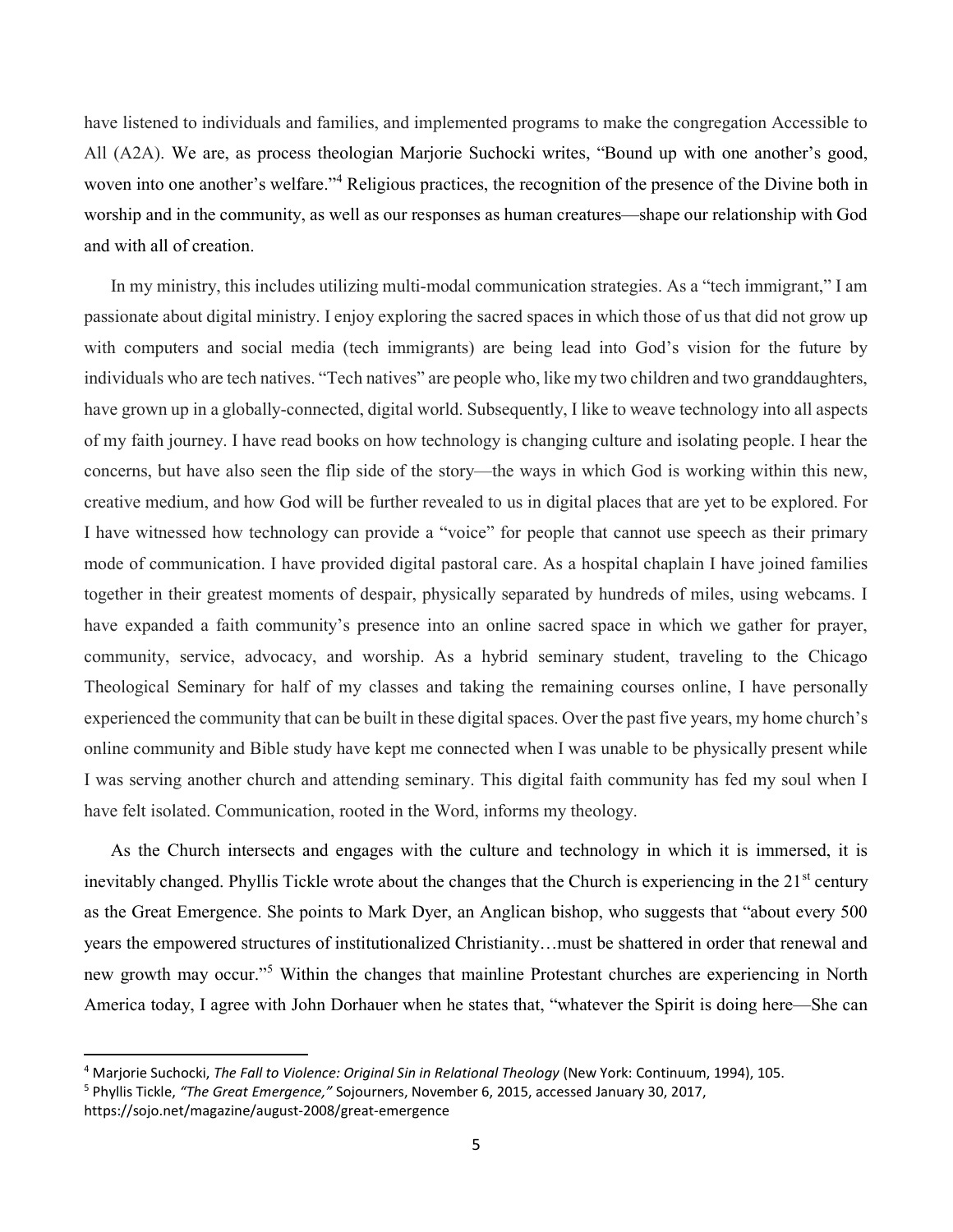be trusted. I have no doubt that what is emerging all over the Church is not only something new, but something authentic...a true response to a missional calling of the Holy Spirit."<sup>6</sup> I write these words in January of 2017, a week after I participated in the Women's March in Washington, D.C., with 52 other people from the Wisconsin Conference UCC. I believe that the movement of the Spirit that congregations have been experiencing over the past 20+ years, particularly within the UCC, has placed us in a unique position to proclaim the Gospel in our own time, in our own place. We have a story, a God Story, to tell.

 Whatever political, economic, cultural, and technological changes we are living into today, I see connections between the knowledge that science and technology are revealing in our context with the shift that occurred in the  $16<sup>th</sup>$  century and led to the Reformation. For example, in 1440 C.E., the printing press opened up the opportunity for texts to be mass produced. Subsequently, Augustine was "rediscovered,"<sup>7</sup> and publishers began to create copies of the Bible in the languages of the people<sup>8</sup> (vs. Latin). At that time, there was a convergence between upheavals in systemic political and economic structures, and changes in technology. Alister E. McGrath reminds us that, "The crucial insight of the sixteenth-century Reformation was not "restoration" but continual renewal: the church re-formed and always re-forming."<sup>9</sup> This understanding of continual rebirth is an aspect of my UCC faith journey and encounters with the Still Speaking God that I carry with me into my ministry.

#### II. My Theological Perspective and Understanding of Historic Christian Faith

 As a confirmation student, I memorized the UCC Statement of Faith. While I take my faith seriously, I also embrace holy folly. Theologian Belden Lane points out that "The Christian tradition of the sacred fool extends from the apostle Paul's exhortation to be 'fools for Christ's sake' to Erasmus's In Praise of Folly..."<sup>10</sup> and states that, "in the tradition of holy folly, progress in the spiritual life is seldom what you expect. It brings an increase in foolishness, not sanctity; laughter at one's failures, not gravity at one's self-importance. Befuddled, you end up discovering the holy in the last place you anticipated."<sup>11</sup> I mention holy folly because I am going to suggest that in part, I encounter the Trinity as a prism. While this metaphor does not fully describe my mind-

<sup>&</sup>lt;sup>6</sup> John Dorhauer, Beyond Resistance: The Institutional Church Meets the Postmodern World (Chicago: Exploration Press, 2015), 39.

<sup>&</sup>lt;sup>7</sup> Alister E. McGrath, Reformation Thought: An Introduction (Malden, MA: Wiley-Blackwell, 2012), 13.  $^8$  Ibid, 15.

 $9$  Louis H. Gunnemann and Charles Shelby Rooks, The Shaping of the United Church of Christ: An Essay in the History of American Christianity (Cleveland, OH: United Church Press, 1999), 199.

<sup>&</sup>lt;sup>10</sup> Belden C. Lane, Backpacking with the Saints: Wilderness Hiking as Spiritual Practice (Oxford: Oxford University Press, 2015), 196.

 $11$  Ibid, 197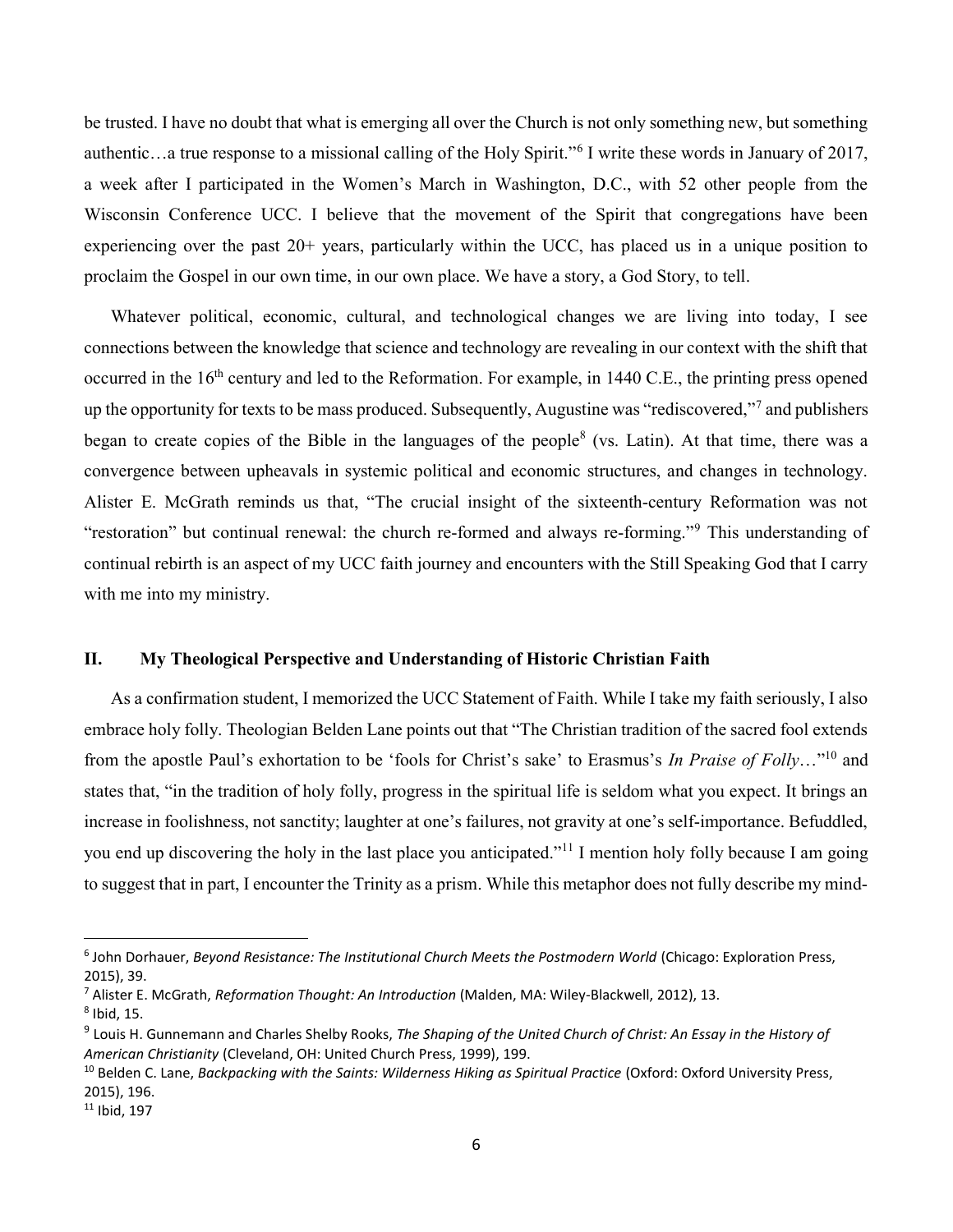body-soul relationship with God, Christ, and Spirit, it provides a glimpse into my understanding. The Merriam Webster dictionary for kids defines a prism as "a transparent object that usually has three sides and bends light so that it breaks up into rainbow colors."<sup>12</sup> My encounters with God, the living Christ, and the Spirit point to that Trinity that allows Light and Word to break forth through in a multitude of colorful metaphors that each reveal an aspect of who God is (Gen. 1:3, Job 29:3, Psalm 27:1, Psalm 119:105, Isa. 9:2, Matt. 4:16, Mark 4:14, Luke 1:79, John 1:1, John 1:5, John 1:7, John 8:12, Act 4:31, 2 Cor. 4:6, 1 John 1:5).

#### a. God

 $\overline{a}$ 

The UCC Statement of Faith begins with these statements:

We believe in you, O God, Eternal Spirit, God of our Savior Jesus Christ and our God, and to your deeds we testify: You call the worlds into being, create persons in your own image, and set before each one the ways of life and death. You seek in holy love to save all people from aimlessness and sin. You judge people and nations by your righteous will declared through prophets and apostles.<sup>13</sup>

 In classical theology, God has often been understood as impassive—a God that does not feel. William Placher and Michael Welker describe this God as "derived from Greek philosophy…God as impassible and unchanging…much of the Christian tradition does seem to have portrayed God as unaffected and unaffectable."<sup>14</sup> In contrast, throughout scripture I find God is consistently portrayed as a God in motion. A God with emotion. A God of the senses. A God that sees (Exod. 3:9, 1 Sam. 9:16, Psalm 31:7, Isaiah 38:5), and hears (Gen. 21:17, Exod. 2:24, Exod. 16:12, Num. 11:1, Psalm 18:6, Jer. 31:15), and touches (Jer. 1:9). God invites the human creature into multisensory experiences. Lane points out that "…when Moses and Joshua were told to take their shoes from their feet, so as to touch the holy ground on which they stood, the symbolic gesture was more than one of respect and fear (Ex. 3:5; Jos 5:15). It also signaled an occasion for receiving the divine presence with the fullness of their senses."<sup>15</sup> The human creature touching, hearing, sensing the presence of the Holy. A fully integrated encounter with the Divine. Grounded on the soil from which they were created.

<sup>&</sup>lt;sup>12</sup> "Definition of Prism," Merriam-Webster's Student Dictionary, accessed January 25, 2017,

http://www.wordcentral.com/cgi-bin/student?book=Student&va=prism

<sup>&</sup>lt;sup>13</sup> United Church of Christ Statement of Faith in the Form of a Doxology, "Statement of Faith of the United Church of Christ—La Declaración de Fe de la Iglesia Unida de Cristo," United Church of Christ, accessed January 29, 2017, http://www.ucc.org/beliefs\_statement-of-faith.

<sup>&</sup>lt;sup>14</sup> William Placher and Michael Welker, "The Vulnerability of God," In Towards the Future of Reformed Theology: Tasks, Topics, Traditions, ed. David Willis, 192-205 (Grand Rapids, MI: Wm. B. Eerdmans Publishing Co., 1999), 192.

<sup>&</sup>lt;sup>15</sup> Belden C. Lane, *Landscapes of the Sacred: Geography and Narrative in American Spirituality (Baltimore, MD: Johns* Hopkins University Press, 2002), 79.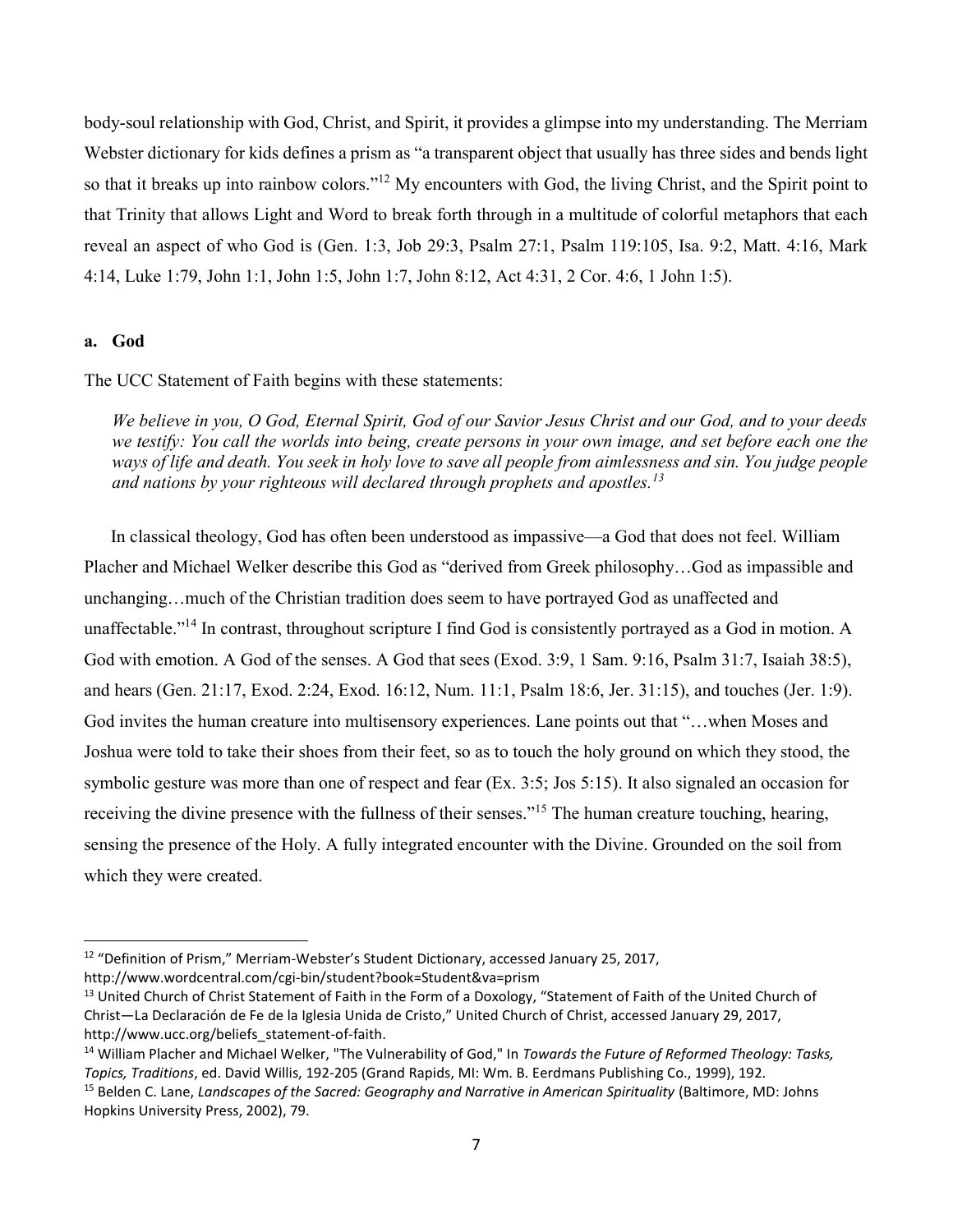As postmodern thought emerges, I believe that our understanding of the Divine is shifting from that of a stagnant, distant God, to that of a God who is continuously active and present. I experience God as the incomprehensible Divine Mystery that is known to me in part through intersecting, interwoven modalities from the infinitesimal to the cosmic. God is relational. A verb. A God on the move. An action that is birthed out of God's transformational love and grace. An action that creates order out of chaos, comforts the suffering, and seeks justice for the oppressed. Lane notes that when, as individuals, we are immersed in "a spirituality of brokenness… (we are called) to reconsider the ways we've learned to picture God…This is the 'scandal' of the gospel that Paul describes in 1 Corinthians. God is not what we expect."<sup>16</sup> It is here that we, both as individuals and as a church community, discover that the relationship between God and creation is horizontal.<sup>17</sup> For over two millennia, a vertical hierarchy has commonly been envisioned between God and the human creature, placing God in a status of "greater than" the relational human beings God created. This concept of a hierarchical relationship has in turn resulted in the human creature understanding itself as having dominion over other living things and the earth as a state of ultimate power and control. I believe that our relationships with one another, other creatures and living things, with the earth, and with God, have been negatively impacted by this vertical understanding of "power over"—versus God's original intention of an interwoven universal well-being for all creation.<sup>18</sup> From seeing the Mystery revealed in creation (Genesis 1-2:4), to removing our shoes on Holy Ground (Exodus 5:5), hearing the presence of God in silence (1 Kings 19:12b), and feeling, smelling and tasting God's new covenant in the breaking of the bread and sharing of the cup, God communicates with us in multiple ways.

#### b. Jesus

Continuing with the UCC Statement of Faith, I profess that:

In Jesus Christ, the man of Nazareth, our crucified and risen Savior, you have come to us and shared our common lot, conquering sin and death and reconciling the world to yourself.<sup>19</sup>

<sup>&</sup>lt;sup>16</sup> Belden C. Lane, The Solace of Fierce Landscapes: Exploring Desert and Mountain Spirituality (New York: Oxford University Press, 1998), 34.

<sup>&</sup>lt;sup>17</sup> Suchocki, God, Christ, Church, 88.

<sup>&</sup>lt;sup>18</sup> Marjorie Suchocki, The End of evil: Process Eschatology in Historical Context (Albany: State University of New York Press, 1988), 130.

<sup>&</sup>lt;sup>19</sup> United Church of Christ Statement of Faith in the Form of a Doxology, "Statement of Faith of the United Church of Christ—La Declaración de Fe de la Iglesia Unida de Cristo," United Church of Christ, accessed January 29, 2017, http://www.ucc.org/beliefs\_statement-of-faith.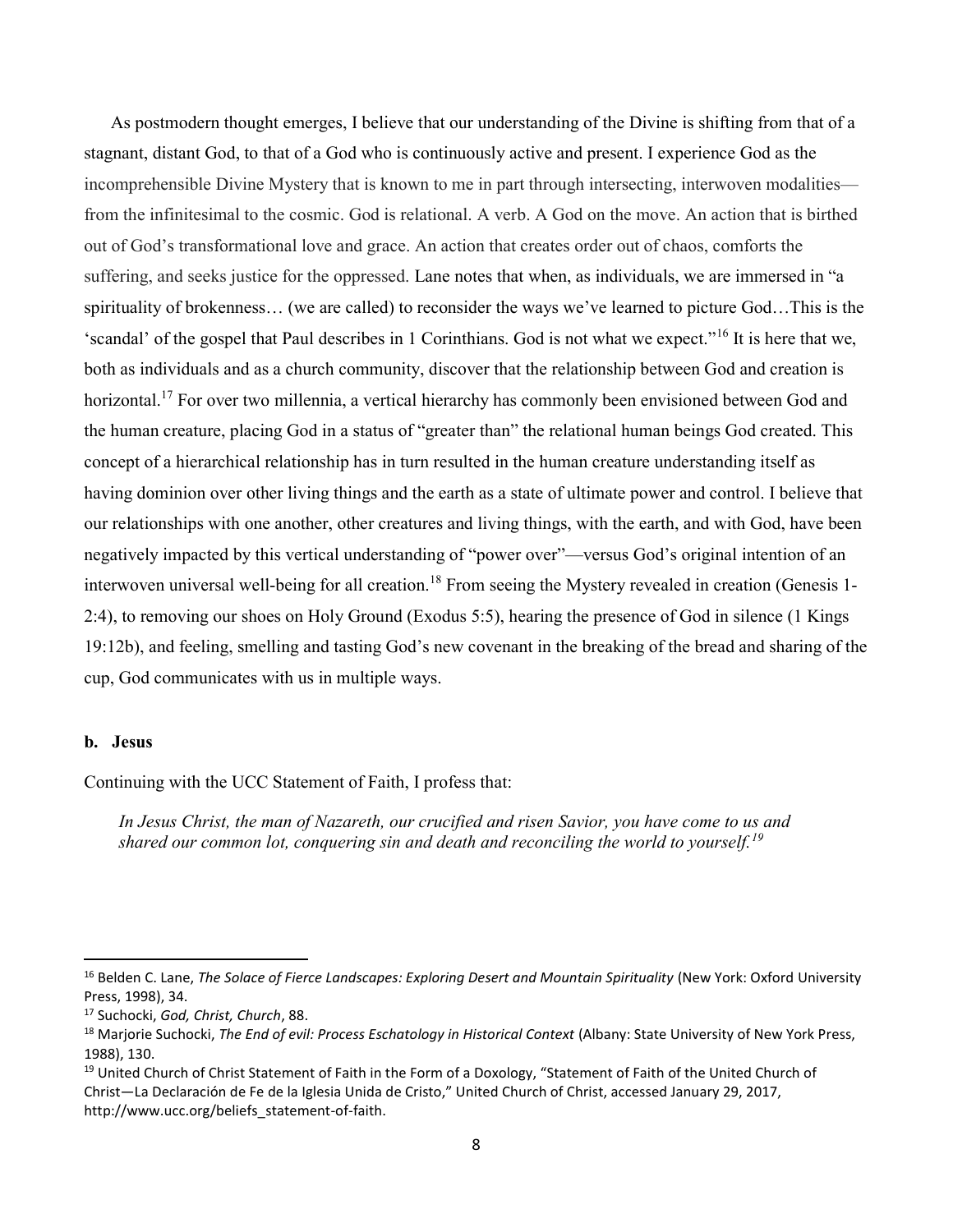Jesus is Light and Word integrally present with God from beginning of time. Jesus is both fully human and fully Divine, whose humanity is integrated with—yet a unique aspect of—the Divine. Jesus' birth, life, death and resurrection exposes the transformative and intimate nature of God's love. Jesus continually leads us into relationship with people and places on the edge, at the margins of society, where full interdependence and God's creative vision of universal well-being can be realized. Jesus' life, as God With Us, transcended the fear that rises along those edges, crossing boundaries and shattering expectations. Jesus was continually on the move, particularly in the Gospel of Mark. He moved between geographical locations in Palestine, Jerusalem, and Gentile territory (Mark 5:21, 6:53, 8:10), as well as between people of different socioeconomic statuses: from religious elite (Mark 2:16, 5:38, 8:11) and those working for the empire (Mark 2:15), to women (Mark 5:25, 7:25), individuals with physical and/or sensory challenges (Mark 2:5, 8:22, 14:3), and children (Mark 5:42, 9:20, 10:14). In our place and time, Jesus continues to challenge us to step into the unexpected, cross boundaries, and envision a new world where love overcomes fear and life overcomes death. I believe that, as followers of Jesus, the narratives of our biblical ancestors point to norms of us being rooted:

- 1. At the edges Our human tendency is to stay in our comfort zones. Yet as followers of Jesus, we are continually called into new places, beyond known edges and boundaries. There, in the thin space between despair and hope, the world can be transformed.
- 2. In communion Nourished by the Bread of Life and the Cup of the New Covenant, the living Christ draws us into God's vision of universal well-being. Jesus invites us to—and meets us at—the Open Table, feeding and nourishing the Body of Christ. In turn we are to feed and nourish each other and our neighbors (John 21:15-17).
- 3. As people of the resurrection—We are a people of the resurrection. In each generation, we are called to retell the story of the cross in our own contexts, for we have heard Jesus' story and know that life overcomes death. And this is Good News!

 One of the ways we encounter Jesus in our own time and place is through the sacraments. In my understanding of God as a verb, and Jesus' constant motion, I experience baptism and communion as a remembering of God's ongoing covenant—the drawing together the Body of Christ throughout time, deeply enmeshed in our "now." Ruth Duck, homiletics professor, writes that "To see the sacraments as connected with everyday life is also to relate them to lives of love, justice, and peace in the world…in the way we interact with one another not only in the church, but also in the world, thus showing the first fruits of life in God's reign."<sup>20</sup> I appreciate Theodore Jennings' thought regarding the concept of bodily learning in that

 $20$  Ruth C. Duck, Worship for the whole people of God: vital worship for the 21st century (Louisville, KY: Westminster John Knox Press, 2013), 147.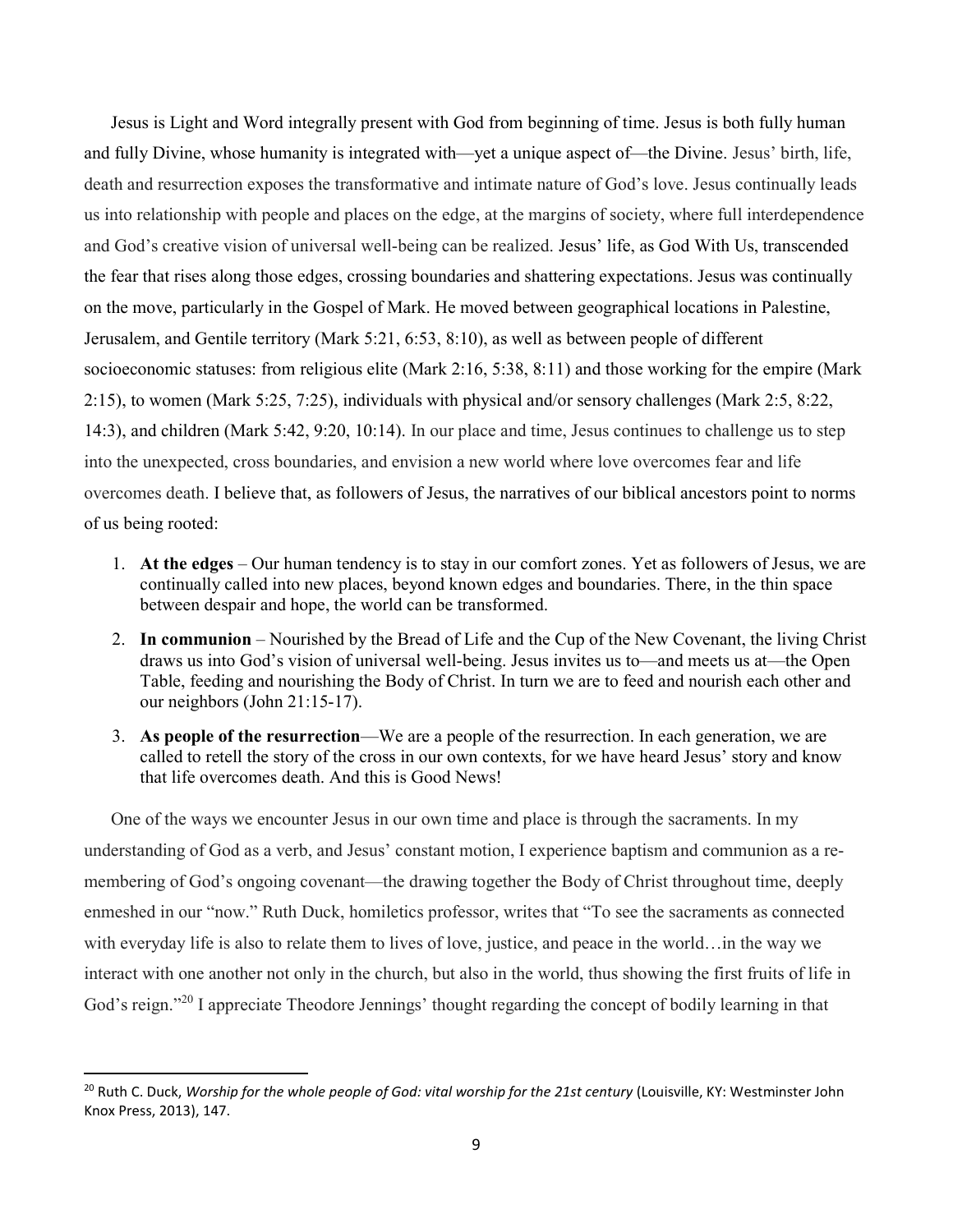"ritual does not primarily teach us to see differently, but to act differently... (providing) a pattern of doing"<sup>21</sup> In his writings, Howard Thurman further explores the interconnectedness between the "inwardness" and the "outwardness" of religion. In this both/and of the human encounter with God through Christ and the Spirit, he suggests that as people come together in worship, there is both the potential for inner transformation at the level of the individual, and outer overall growth in faith as a Body of Christ.<sup>22</sup>

 My understanding of baptism is one of welcoming and transformation. Jennings cautions against seeing baptism as a one-dimensional sacrament of welcome into the faith community. He points to baptism serving "…to make clear the unity of all who are participants in the messianic reality, or serves as a dramatic point of identification with the change from death to life the results in a radically altered form of life…Paul insists (that) the true meaning of dying with or in Christ, dying to the law, the flesh, the world, or the elemental spirits of the universe….a baptismal practice that substitutes rather than effecting, a radical change in our form of life is a reversal of the Pauline theology of the cross."<sup>23</sup> Tom Driver, who was a Paul Tillich Professor of Theology and Culture at Union Theological Seminary, expands on the transformative experience that is revealed through the sacraments stating that, "…both Baptism and Eucharist include reminders of death and dying: To be baptized is to surrender one's life to flooding waters… Christian sacraments celebrate something that is humanly absurd, something literally unbelievable and beyond all worldly expectation. The sacraments are about deliverance from oppression, including the grip of death."<sup>24</sup> Baptism welcomes the child, or adult, who is being baptized into the faith community. It is also a reminder to all that God promises to be, and is, present. It is a retelling of the story of Jesus' baptism and the other acts of baptism recorded in scripture. Baptism is the Word and Living Water in our own now, both for the individual being baptized, and the gathered witnesses who each recall their own baptism. Baptism is reliving our covenant with God and with one another—and reaffirming that we are called to live differently in and out of church as followers of Jesus.

 In regard to communion Calvin reveals, "I indeed admit that the breaking of bread is a symbol; it is not the thing itself. But, having admitted this, we shall never the less duly infer that by the showing of the symbol the thing itself is also shown…the sacred mystery of the Supper consists in two things: physical signs…and spiritual truth…"<sup>25</sup> During an online discussion through the Chicago Theological Seminary, a

<sup>&</sup>lt;sup>21</sup> Theodore Jennings, "On Ritual Knowledge," The Journal of Religion, April 1982, 117.

<sup>&</sup>lt;sup>22</sup> Thurman, The Creative Encounter, 20-21.

<sup>&</sup>lt;sup>23</sup> Theodore W. Jennings, Transforming Atonement: A Political Theology of the Cross (Minneapolis: Fortress, 2009), 194-95.

<sup>&</sup>lt;sup>24</sup> Tom Faw Driver, Liberating Rites: Understanding the Transformative Power of Ritual (Charleston, SC: BookSurge, 2006), 202.

<sup>&</sup>lt;sup>25</sup> John Calvin, Calvin: Institutes of the Christian Religion, ed. John McNeill, vol. XXI (Philadelphia: Westminster Press, 1967), 1371.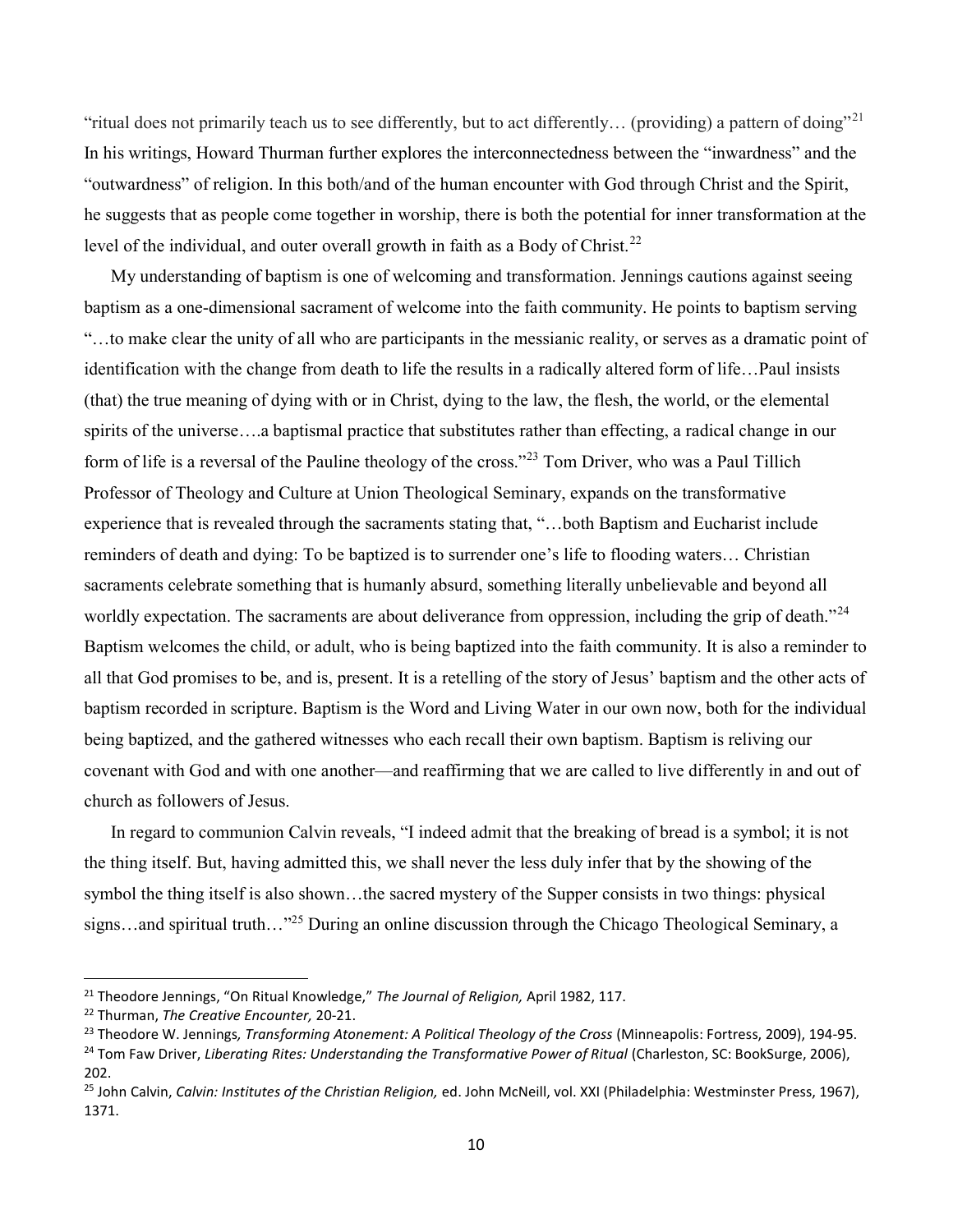peer explained the experience of communion with these words: "We come together (presence) not to serve ourselves but to serve each other; not to build ourselves but to build the body of Christ; not to fill our bellies but to feed the hungry (purpose)—with the understanding that the core meaning of the Lord's Supper is the self-giving of divinity into human history."<sup>26</sup> The experience of communion is the self-giving of God into the human experience, past, present, and future.

 I believe that we encounter Jesus in an embodied, cross-generational, sensory experience as we retell the stories of baptism and of the Last Supper. That said, I also believe that it is important for each congregation to understand the theological "why" behind the "how" of the administration of the sacraments and "where" we encounter the Living Christ in our current context. For is it and ongoing process to discern the best liturgical practices in our own particular time and place. The UCC's Council for Health and Human Service Ministries states that:

"The Church's mission in health and human service must reflect this holistic understanding of human personhood and of life itself. New scientific knowledge can be understood theologically as an expansion in human awareness of the elements of shalom. God's Spirit is ever at work, inviting us to participate in God's creative transformation of human need. Thus informed by scripture, tradition, and human experience, our faith compels us to seek new ways to enable the liberation of the oppressed and reconciliation of the alienated through new acts of love and justice."<sup>27</sup>

 I have a passion for cross-generational faith formation, inside the walls of the church, in the home, school, work, and community. Multiple scripture references point to the importance of including children in the rituals and traditions of the faith in order to pass the teaching on to future generations. In the Hebrew Bible, God instructed the Israelites as they prepared to leave Egypt and gathered for the first Passover to "…observe this rite as a perpetual ordinance for you and your children…And when your children ask you, 'What do you mean by this observance?' you shall say, 'It is the passover sacrifice to the LORD, for he passed over the houses of the Israelites in Egypt, when he struck down the Egyptians but spared our houses'" (Exod. 12:1-28). This integration of God's word into ordinary time and retelling the story over and over continues in Deuteronomy: "Keep these words that I am commanding you today in your heart. Recite them to your children and talk about them when you are at home and when you are away…" (Deut. 6:4-9). In each of the synoptic gospels, Jesus says, "'Let the little children come to me, and do not stop them" (Matt. 19:14, Mark 10:13-14, Luke 18:16). The author of Matthew recorded that children were present on two separate

<sup>&</sup>lt;sup>26</sup> Fadi Diab, "Eating and Drinking with Jesus (discussion group, Chicago Theological Seminary, Chicago, November 24, 2016).

<sup>&</sup>lt;sup>27</sup> "Mission Statement on Health and Human Service United Church of Christ," October 2006, accessed November 21, 2016, http://d3n8a8pro7vhmx.cloudfront.net/unitedchurchofchrist/legacy\_url/1924/ucchealthhumanservicemissionstatement.pdf?1418425464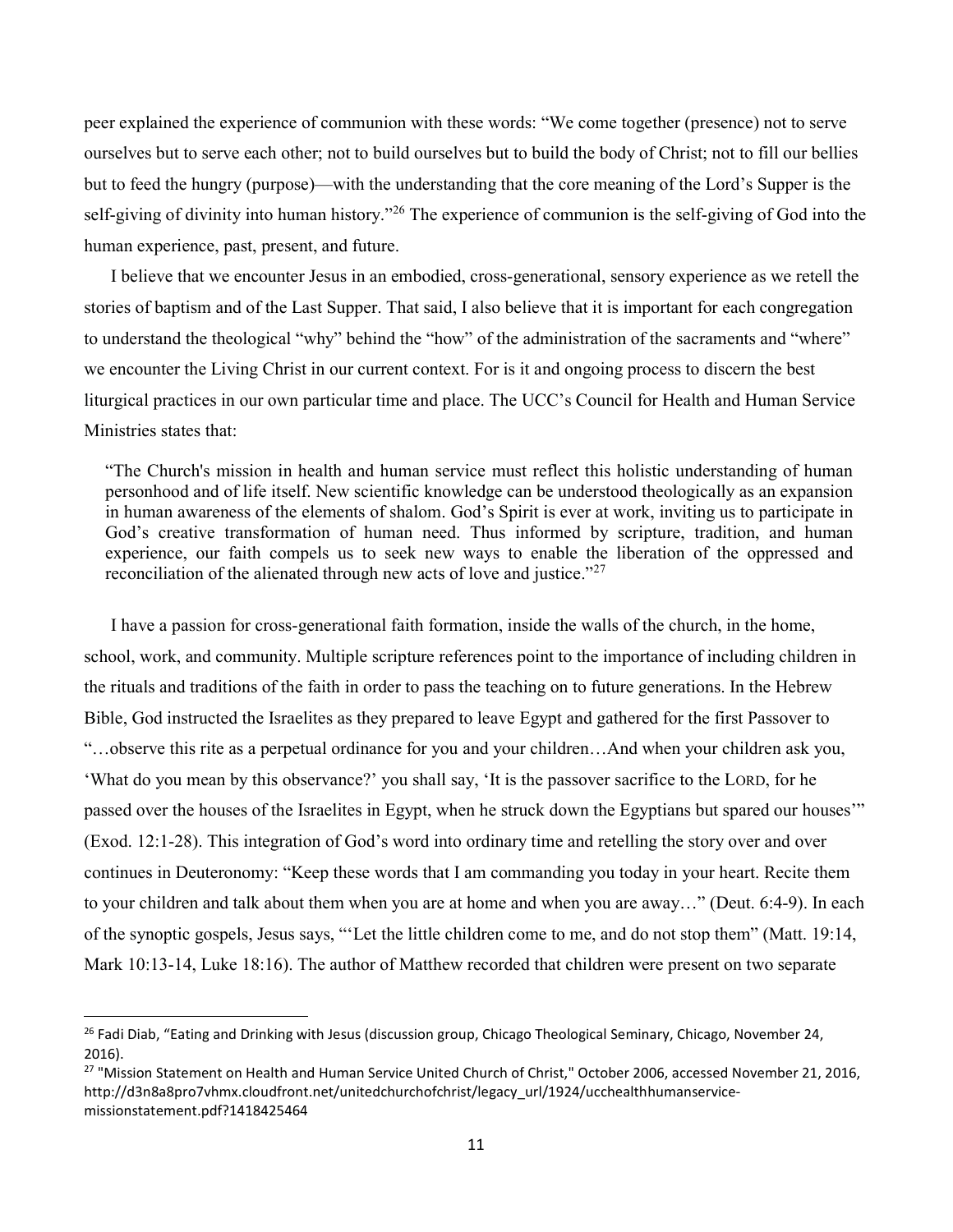occasions as 4,000- 5,000 men, women, and children who had gathered to hear Jesus teach were fed bread and fish (Matt. 14:21, Matt. 15:38). I would encourage faith communities, through bible study and conversations, to develop their own understanding of what Jesus' invitation to the Open Table means for them. Jennings writes that, "The human being, as male and female, is the image and likeness of God. No distinction of secular or ecclesiastical rank, no distinction between the sexes, no cultural or racial distinction can be permitted here. For if it is permitted, then the most basic principle of a theological anthropology is perverted and abandoned."<sup>28</sup> I believe that Jesus' radical welcome encourages all to partake of the Bread of Live and the Cup of the New Promise regardless of age. For me, an understanding of Imago Dei extends across the lifespan.

### c. Spirit

### UCC Statement of Faith further recognizes that God:

Bestow(s) upon us your Holy Spirit, creating and renewing the church of Jesus Christ, binding in covenant faithful people of all ages, tongues, and races.<sup>29</sup>

 In the Light that is revealed in my relationship with the Holy, I identify as a mystic, deeply connected to the Spirit. I find that human language limits my ability to fully express my understanding, but this passage from the Acts of the Apostles comes close to describing what I experience both in places of wilderness, solitude, and community: "When they had prayed, the place in which they were gathered together was shaken; and they were all filled with the Holy Spirit and spoke the word of God with boldness" (Acts 4:31, NRSV). I take solace in Lane's words suggesting that, "The great mystics, from Rumi to Julian of Norwich and Isaac Luria, knew there was no language for what they wanted most to say."<sup>30</sup>

 I am a desert person, recognizing the power of the Spirit's presence in both parched places and celebratory revelries of the human experience. Yet as a "desert" person, I have lived my entire life in the lush greenness of southwestern and southcentral Wisconsin. I define "deserts" broadly as those dry places in our lives. Turning again to Lane, I find "Desert and mountain places, located on the margins of society, are locations of choice in luring God's people to a deeper understanding of who they are." Hospital rooms,

<sup>&</sup>lt;sup>28</sup> Jennings, Theodore, Image of God (part 1), MS, Chicago Theological Seminary, 17.

<sup>&</sup>lt;sup>29</sup> United Church of Christ Statement of Faith in the Form of a Doxology, "Statement of Faith of the United Church of Christ—La Declaración de Fe de la Iglesia Unida de Cristo," United Church of Christ, accessed January 29, 2017, http://www.ucc.org/beliefs\_statement-of-faith.

<sup>&</sup>lt;sup>30</sup> Belden C. Lane, The Solace of Fierce Landscapes: Exploring Desert and Mountain Spirituality (New York: Oxford University Press, 1998), 109.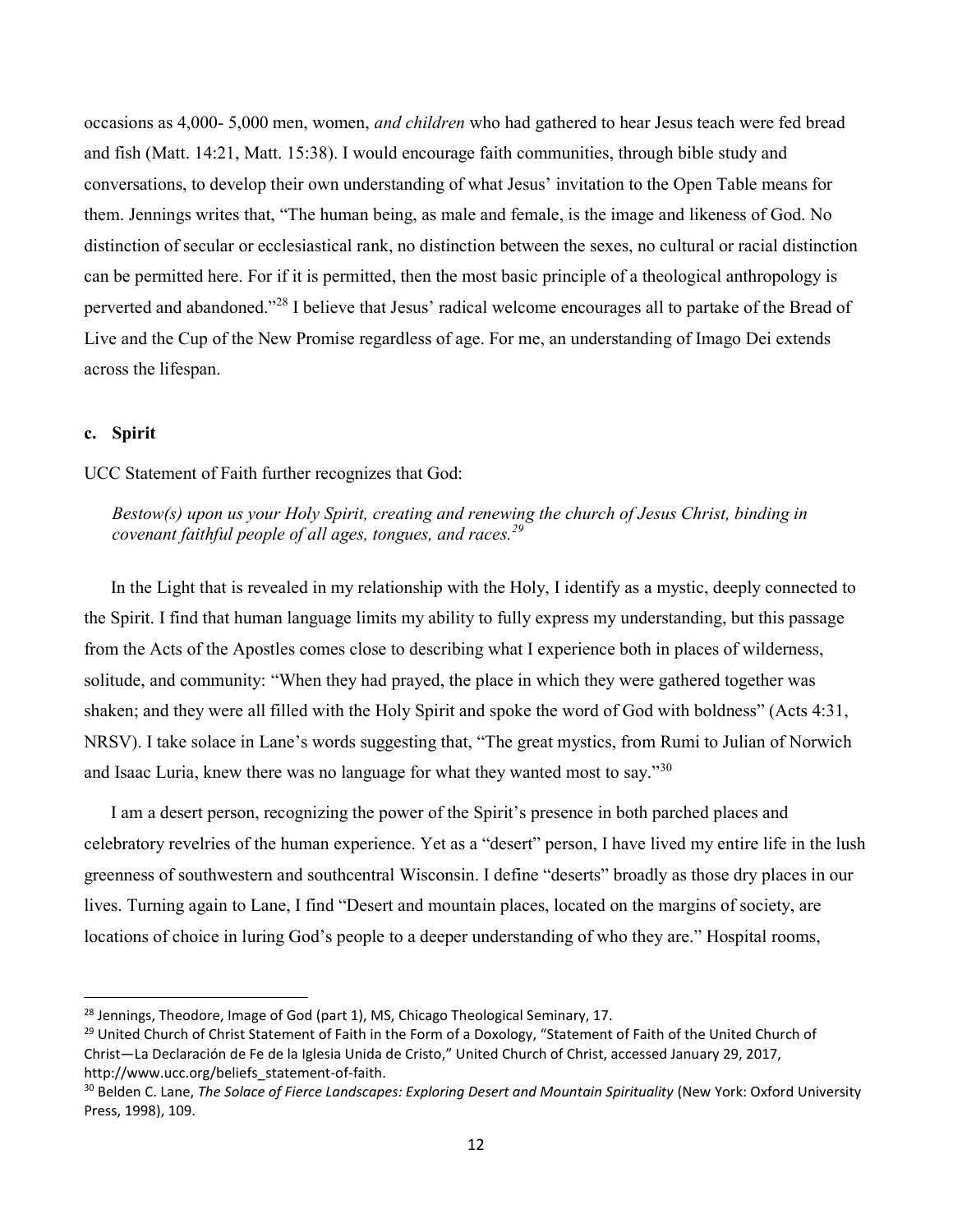skilled care facilities, food pantries, college campuses, urban streets, at the graveside, are just a few of the "deserts" I identify and in which I have encountered the Holy Spirit. For me, God's ruach, breath, is the Spirit that courses through the seen and unseen, creating order out of chaos (Gen 1:2). I sense the Spirit in Suchocki's nod toward "…the rhythm of the universe (that) is in the mystery of the dance between past, present, and future."<sup>31</sup> Great hope in the midst of despair is, as Suchocki notes, "…appropriately a component in all our efforts toward achieving our visions of justice. Hope is catalytic, and ultimately is the most important ingredient in the struggle for justice, insuring the perseverance that brings justice about."<sup>32</sup> I believe that the Holy Spirit leads us to edges, to where people struggle to live at the margins of political, economic, and social powers of their time. Where prophetic voices are captured in scripture and historical records. And that this is where I am to share my pastoral gifts today.

### d. Sin

 All things are created by God within a criterion of universal well-being. The tendency of the human creature towards the sins of fear and forgetfulness turns us away from God's intention the Holy Whole that exists in the interconnectness of all that God has created. Reinhold Niebuhr writes that the human creature "…is ignorant and involved in the limitations of a finite mind; but he pretends that he is not limited…All of his intellectual and cultural pursuits, therefore, become infected with the sin of pride…The religious dimension of sin is man's rebellion against God...The moral and social dimension of sin is injustice.<sup>33</sup> In contrast, my understanding of personal sin is reflected more fully in Suchocki's suggestion that "When…one responds to relation by violating the well-being of another, one has lessened the richness of experience not only for the other, but also for all (including self)...Thus any single violation has communal effects."<sup>34</sup> She further describes the nature of "sin as personal indicates a violation of relationships, resulting in a state of alienation from God, nature, one another, and the self."<sup>35</sup> Thus it is my belief that personal sin is multidimensional and negatively impacts multiple relationships simultaneously.

<sup>&</sup>lt;sup>31</sup> Suchocki, God, Christ, Church, 21.

<sup>&</sup>lt;sup>32</sup> Suchocki, God, Christ, Church, 89.

<sup>33</sup> Reinhold Niebuhr, The Nature and Destiny of Man: a Christian Interpretation (Louisville, KY: Westminster John Knox Press, 2004), 179.

<sup>&</sup>lt;sup>34</sup> Suchocki, The Fall to Violence, 43.

<sup>&</sup>lt;sup>35</sup> Suchocki, God, Christ, Church, 23.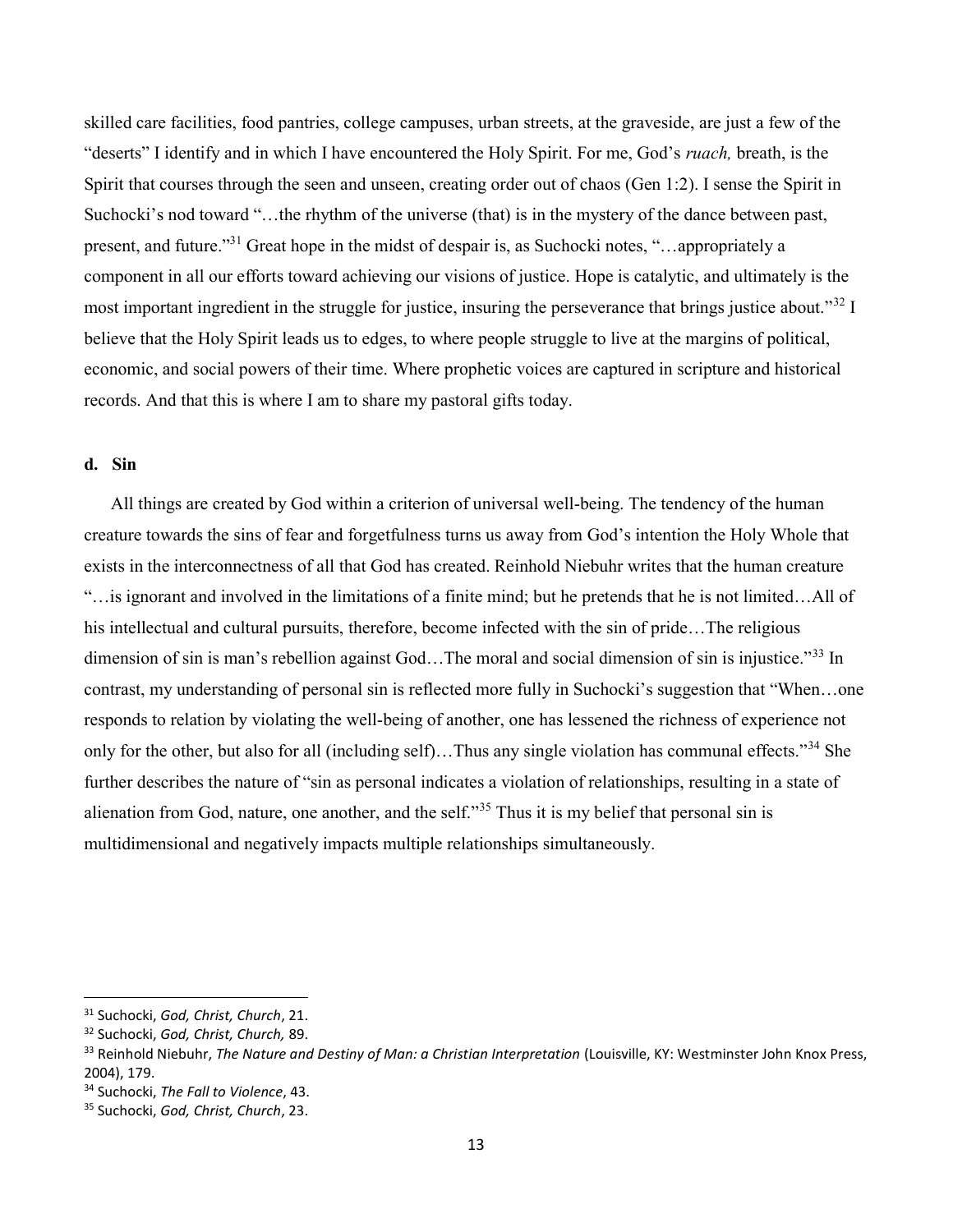Thurman writes that while God's "…intent is for integration, for wholeness, for community within the limitations of the organism itself<sup>36</sup> there is also "the potential for disharmony reside(ing) in man.<sup>37</sup> Paul Tillich noted that a shift in the understanding of sin began to emerge in the 18<sup>th</sup> century away from, "A term like 'original sin' (which) was considered as a shame and as ridiculous" to "the concept of estrangement: estrangement from oneself, from the other man, from the ground out of which we come to which we go… one of the fundamental expressions of sin is to make the other person into an object, into a thing."<sup>38</sup> I see our cultural need to avoid discomfort plaguing many of our Protestant churches today, particularly those that are historically white. In the process of evading the call of the Gospel to see and face our sins (James 5:15, 1) John 1:9-10), faith communities have turned away. In a world that is tormented by violence, fear, hate rhetoric and suffering, congregations avoid naming the systematic evils that oppress children and families in their own neighborhood. Systemic sins are manifest in a multitude of ways in the human condition domestic violence, racism, xenophobia, Islamophobia, homophobia, ableism, sexism, the raping the earth.

 Another sin in our context are the systemic economic injustices from which those of us whom are white have benefitted. Yet the thought of delving into a conversation on White Privilege turns most of us of Northern European descent inward, away from where Jesus is leading. In fact, in many instances, I believe we are not even aware of the role we play in continuing the oppression. This hesitancy has led many congregations to become spiritually unwell. In my experience as a person that is white, living in the Midwest, discussions around "sin" and "confession" can cause individuals who consider themselves rational, scientific minded, postmodern people of faith to cringe. I believe that the aversion in naming our sins perpetuates the injustices and creates disharmony. It is challenging to acknowledge that, as a person who is white, I have participated in—and am continuing to benefit from—economic systems that oppress people of color. Engagement with my own White privilege is a place that I had not realized that I needed to go until I began doing economic justice advocacy work. Marjorie Hewitt Suchocki writes that, "To hold to a criterion of universal well-being challenges every border we close, and ever raises before us the reality that in fact our interdependence is far wider than we can consciously know."<sup>39</sup> For our own well-being as a faith community I see us needing to cross that uncomfortable edge and give voice to our sins. We need to step beyond the doors of the church, to those boundaries beyond which Jesus is leading. Thurman reminds us that, "The

<sup>&</sup>lt;sup>36</sup> Howard Thurman, The Search for Common Ground: An Inquiry into the Basis of Man's Experience of Community (Richmond, IN: Friends United Press, 1986), 39.

<sup>37</sup> Ibid, 25.

<sup>&</sup>lt;sup>38</sup> Paul Tillich, "Communicating the Christian Message: A Question to Christian Ministers and Teachers," In Theology of Culture, 201-13. New York: Oxford University Press, 1959.

<sup>&</sup>lt;sup>39</sup> Suchocki, The Fall to Violence, 73.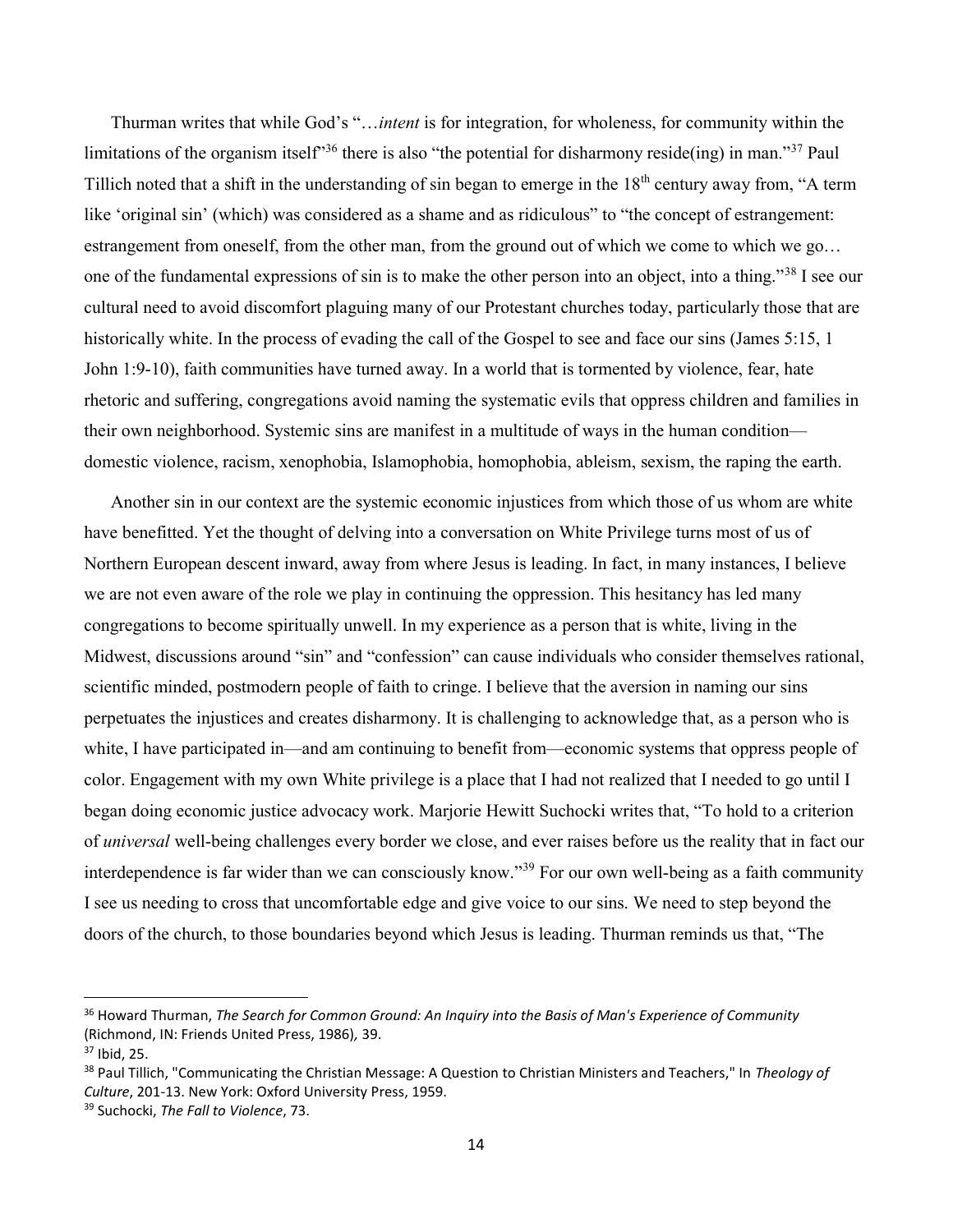experience of race…at any moment in time, is an acute awareness of the absence of harmony."<sup>40</sup> Harmony is what God envisions for the universal well-being of all creation. Seeking harmony means following Jesus and traversing the edges of our fears.

### e. Church and Ministry

As a follower of Jesus, I affirm the UCC Statement of Faith's claim:

You call us into your church to accept the cost and joy of discipleship, to be your servants in the service of others, to proclaim the gospel to all the world and resist the powers of evil, to share in Christ's baptism and eat at his table, to join him in his passion and victory.<sup>41</sup>

 Remembering the stories of our biblical ancestors and living into God's vision for the future, the Church is a community where God's transformative love overcomes fear. Created in the image of a relational, loving, ever present God, we as human beings are commissioned to creatively engage with God and all of creation in 1). Being present to, witnessing, and responding to brokenness and suffering, 2). Providing radical hospitality to reveal heaven on earth in our own time and place, 3). And seeking justice for all of creation. We are a people of God's Story, the eternal narrative of past and future that informs our now. For the universal well-being of all, God has continually met the human creature at those thin edges between despair and hope. There, boundaries are shattered as Christ feeds us in the breaking of the Bread of Life and the sharing of the cup of the New Covenant. Throughout time, we as individuals and as community gather at the Table with the Divine to be in relationship with our neighbors. In feeding others, we in turn are spiritually fed. As Christians, as people of the resurrection, we are to tell the Good News that life overcomes death, and that love overcomes fear.

# III. UCC History, Theological Roots, Polity, and Practice

 I believe that God is continually in the process of creating something new. Subsequently, our faith is one that is dynamic and ever evolving. Suchocki points out that "…the Christian faith has taken many diverse forms; no single mode of faith—not even one's own—has been held unchangingly for two thousand

<sup>40</sup> Thurman, The Search for Common Ground, 24.

<sup>&</sup>lt;sup>41</sup> United Church of Christ Statement of Faith in the Form of a Doxology, "Statement of Faith of the United Church of Christ—La Declaración de Fe de la Iglesia Unida de Cristo," United Church of Christ, accessed January 29, 2017, http://www.ucc.org/beliefs\_statement-of-faith.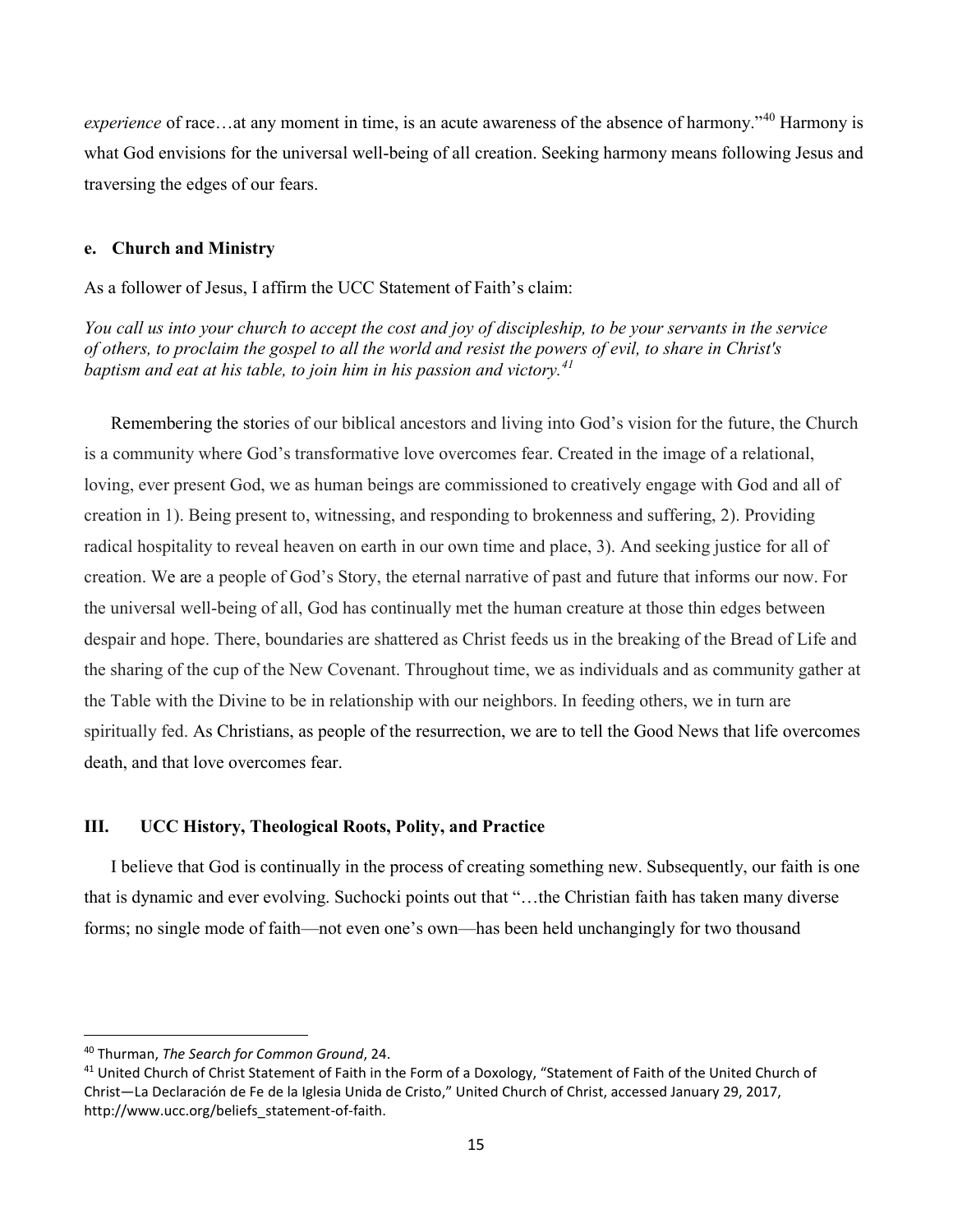years..."<sup>42</sup> That is true of the trajectory of the denomination within which I have found my faith home, the United Church of Christ.

 There are multiple images that come to mind when I reflect on my own ministry to date in the UCC. I am a connector, or bridge builder. I am a weaver. But most of all, I have come to understand that I am a seed planter. My ministry has become rooted in planting seeds, tending to them, and then stepping back to witness their growth. The parable of the sower resonates (Matthew 13:1-23). Doug Pierce, who was the executive director of *The Crossing* an ecumenical ministry on the campus of the University of Wisconsin-Madison, referred to the engagement of the college students with the Word as "the research and development arm of Christianity." As someone who was a researcher in my previous vocation, I have embraced this idea in the wider church, integrating not only evidence based best practices into my understanding of the multiple shifts occurring in faith communities today, but also the need to read the bible, listen, discern, pray, play, take risks, and be OK with both success and failure. For I do not know what the Spirit is planting in our midst.

 Listening to the community that I serve and following the Spirit that bursts forth is one of the ways in which I put my theological education and denominational experiences into practice. An example grew out of a conversation at the Great Lake Regional Youth Event in 2014. There, discussions around the possibility of the Youth Group from Lake Edge UCC going General Synod 30 the following year emerged. The soil was prepared. Over the next 12 months, I facilitated multiple Youth Group meetings, fundraisers, and collaborated with the youth leaders at the McFarland UCC making plans for Youth  $\omega$  Synod. Held in Cleveland, the location of UCC's national headquarters, the teenagers with whom I traveled experienced the wider Church in all of its "good, bad, and ugly." For, the schedule for Youth @ Synod in 2015 was not integrated with the General Synod sessions. Instead there was a separate space in the adjoining room for the youth. Breakouts sessions for the teenagers were scheduled separate from the adult activities—and the youth were frustrated with being excluded. In the midst of the unsettling, the Spirit was present. As the youth voiced their disappointment in the lack of opportunities to observe the resolution process and floor debates, the Wisconsin Conference and national leadership of the UCC heard—and responded. Several denominational leaders made the time to listen to the teenagers. Even the Rev. Dr. John Dorhauer, newly elected to his role as General Minister and President of the UCC, made it a point to show up at an evening youth group gathering. He talked directly to the teens about the importance of their voices. He affirmed the role they would each play in shaping the future of the Church.

<sup>42</sup> Ibid, 31.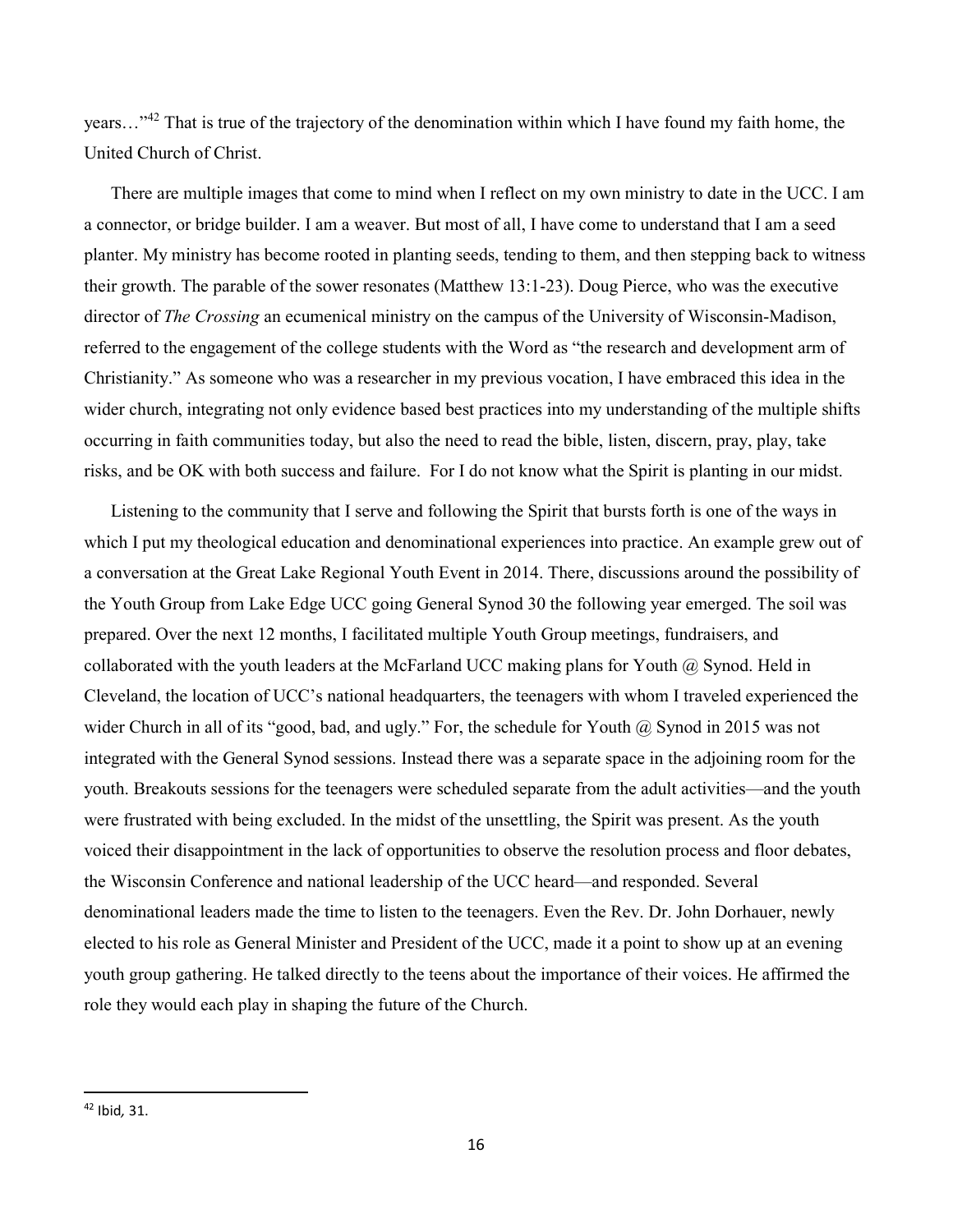After we returned home, the youth shared their story during a joint worship service with Lake Edge and McFarland UCC. With the pastors and other youth leaders, I played a role in talking to the teenagers and helping them to plan the service. That Sunday morning I was present and ready to step in as needed. However, I found myself standing in the back of the sanctuary giving witness to the leadership of the youth as they took charge. Through words and a video, they testified to unexpected places they encountered God during General Synod. Since the trip, I have watched these young people taking on roles as lay leaders and church council members, mentoring at youth retreats at the UCC's Pilgrim Center, and giving sermons. Several have taken on advocacy roles in college. Seeds continue to sprout. They have found their voice. This gives me great hope for the future of the Church.

# IV. Ordained Ministry

 As an individual that is engaged in inter-religious dialogue, the question could be asked of me is, in my pluralistic encounters with the Holy, "Why Christian?" Why UCC? Why not Quaker, Unitarian Universalist, Buddhist, or Nature Spirituality? For me, it has been a great privilege to be a part of the wider UCC, embracing the many ways that "God is still speaking." The UCC's testimonies of faith include the statement "that the UCC is called to be a prophetic church. As in the tradition of the prophets and apostles, God calls the church to speak truth to power, liberate the oppressed, care for the poor and comfort the afflicted."<sup>43</sup> I remember the first time I fully understood the distinctiveness of the UCC's radical hospitality and commitment to justice. It occurred during a conversation that I had with the Rev. John Fife, past Moderator of the General Assembly of the Presbyterian Church (USA). He led the spiritual retreat I participated in at Ghost Ranch. At the time, back home I was co-leading McFarland UCC's *Open and Affirming* (ONA) process. As we talked about the church's discernment, John noted that he appreciated UCC's ability to take risks and openly talk about challenging issues. These opportunities to come together as a church in caring conversations, even if the issue is "messy," is a part of the UCC's DNA that I treasure. I believe in the both/and of the autonomy of individual congregations, who are also covenanted with others in the wider denomination. This relational dynamic provides the UCC with a unique lens through which to hear the Spirit and faithfully respond.

 I cherish the faith experiences that I have had within the UCC and feel strongly called by God to be an ordained minister, authorized to administer the sacraments. My response comes out of the "thin places" and relationships I have encountered in partaking of the sacraments—particularly the sacrament of communion,

<sup>&</sup>lt;sup>43</sup> "What We Believe," United Church of Christ, Accessed January 27, 2017, http://www.ucc.org/about-us\_what-we-believe.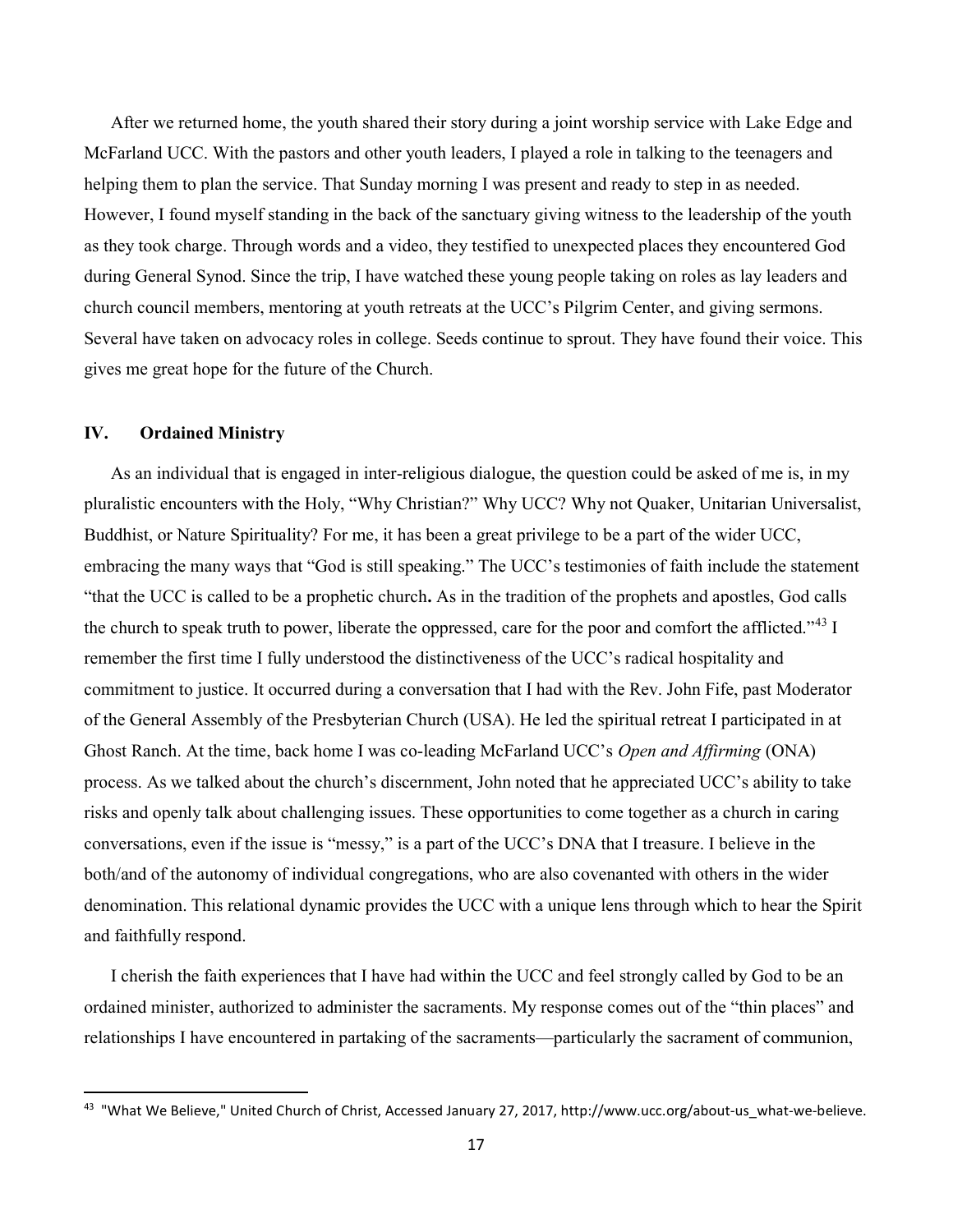that one-on-one presence of Christ in my life. Every time that I have tried to avoid God's call in my life, it has been communion that persistently draws me back to Christ and community. The sensory revelation of God With Us in the relational tearing of the bread, the smell of the wine. The fullness of life embraced at the Open Table as I am welcomed into community with others on their own faith journey. In large halls, sanctuaries, in small circles, in the community, in the wilderness, with friends, with strangers, I am drawn to God, fed by Jesus, and moved outward by the Spirit. The unexplainable Great Mystery of the meal that is interwoven with the sun, wind, rain, earth, seeds, sprouts, and harvest. For me, this meal dissolves the barriers of time and place between all people, past, present, and future.

 This is the narrative into which I am called to serve the Church. To enter into a covenantal relationship with the UCC, a local congregation, and myself, in response to God's presence in my life. Serving Lake Edge United Church of Christ the past five years, and having the privilege of being licensed by the Southwest Association on three separate occasions, has affirmed the Spirit's engagement in my work as preacher, teacher, administering the sacraments, providing pastoral care and leadership in the life of the church, and in the community.<sup>44</sup> I also value the opportunities that I will have to use my voice to represent the UCC. And of course, there is always the *remembering* of God's continual in-breaking into history as told in scripture and our contemporary contexts.

<sup>44</sup> "UCC Constitution and Bylaws," United Church of Christ, accessed January 30, 2017, http://www.ucc.org/ucc\_constitution\_and\_bylaws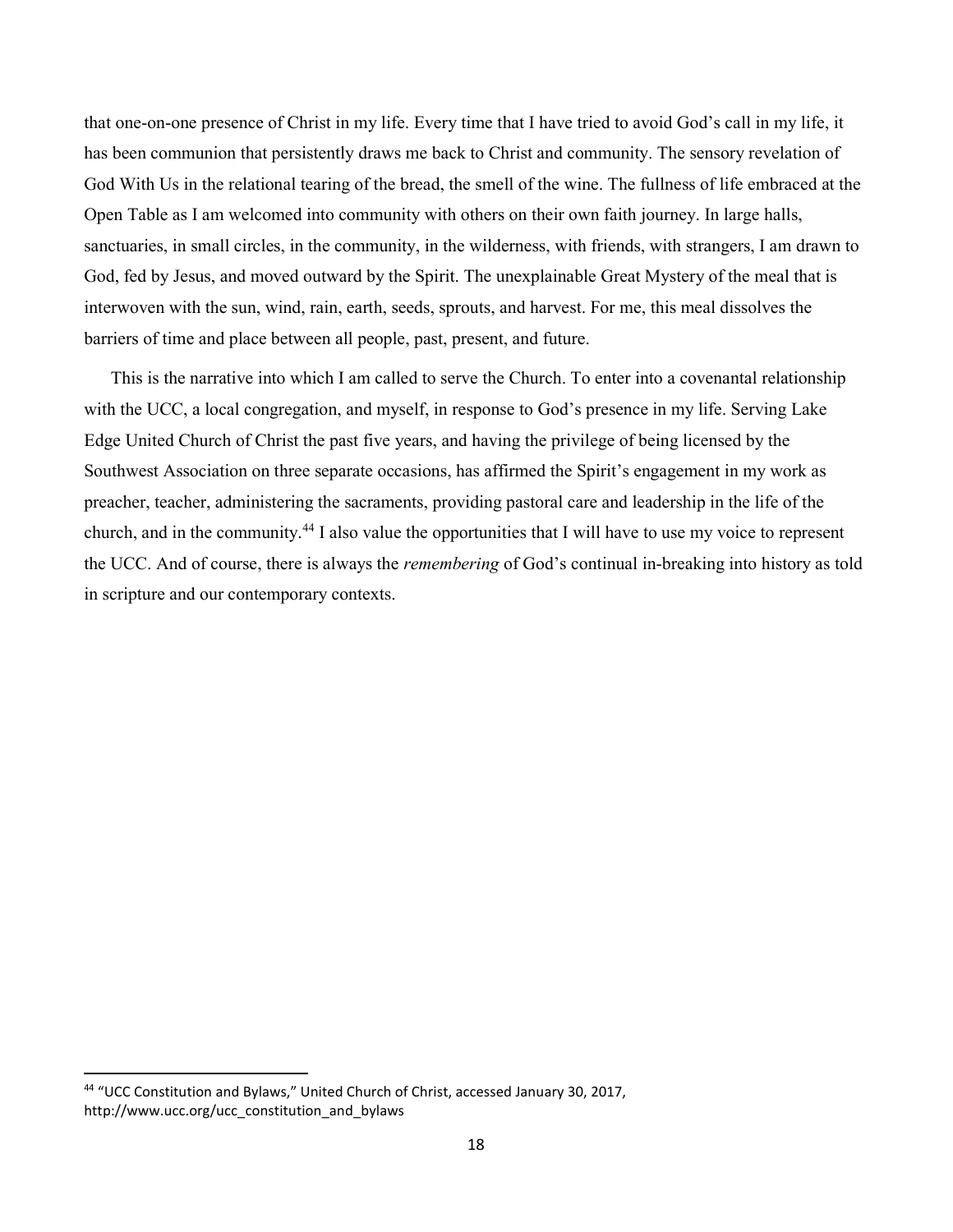# Bibliography

- Alston, Percel. "The Afro-Christian Connection." United Church of Christ. Accessed January 30, 2017. http://www.ucc.org/about-us\_hidden-histories\_the-afro-christian-connection.
- Calvin, John. Calvin: Institutes of the Christian Religion. Edited by John McNeill. Vol. XXI. Philadelphia: Westminster Press, 1967.
- "Definition of prism Merriam-Webster's Student Dictionary." Definition of prism Merriam-Webster's Student Dictionary. Accessed January 25, 2017. http://www.wordcentral.com/cgibin/student?book=Student&va=prism.
- Diab, Fadi. "Eating and Drinking with Jesus." Discussion group, Chicago Theological Seminary, Chicago, November 24, 2016.
- Dorhauer, John. Beyond Resistance: The Institutional Church Meets the Postmodern World. Chicago, IL: Exploration Press, 2015.
- Driver, Tom Faw. Liberating rites: understanding the transformative power of ritual. Charleston, SC: BookSurge, 2006.
- Duck, Ruth C. Worship for the Whole People of God: Vital Worship for the 21st Century. Louisville, KY: Westminster John Knox Press, 2013.
- Gunnemann, Louis H., and Charles Shelby Rooks. The Shaping of the United Church of Christ: An Essay in the History of American Christianity. Cleveland, OH: United Church Press, 1999.
- Jennings, Theodore. "On Ritual Knowledge." The Journal of Religion, April 1982, 111-27.
- Jennings, Theodore W. Transforming Atonement: A political Theology of the Cross. Minneapolis: Fortress, 2009.
- Lane, Belden C. Backpacking with the Saints: Wilderness Hiking as Spiritual Practice. Oxford: Oxford University Press, 2015.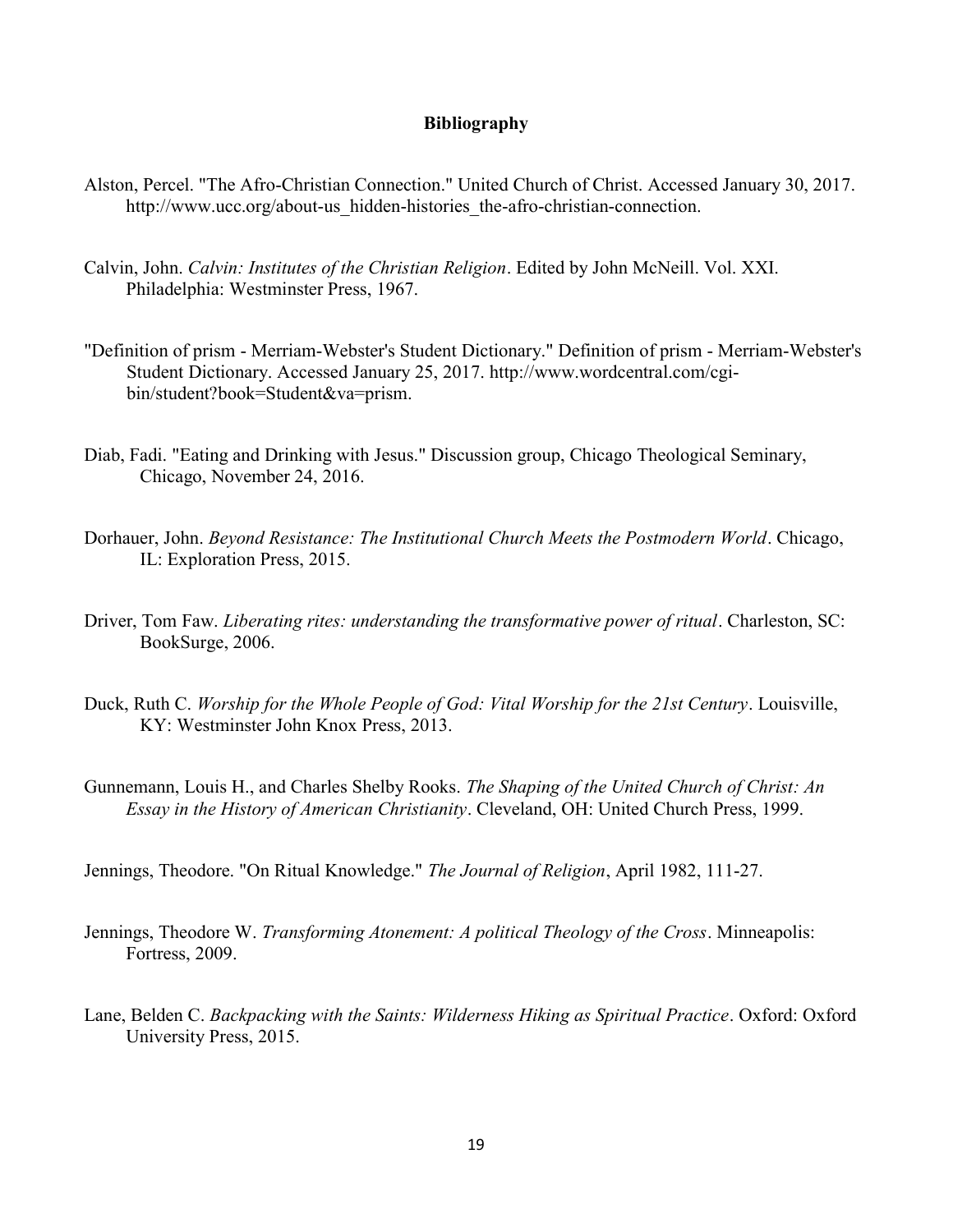- Lane, Belden C. Landscapes of the Sacred: Geography and Narrative in American Spirituality. Baltimore, MD: Johns Hopkins University Press, 2002. 242.
- Lane, Belden C. The Solace of Fierce Landscapes: Exploring Desert and Mountain Spirituality. New York: Oxford University Press, 1998. 194.
- "Mission Statement on Health and Human Service United Church of Christ," October 2006, accessed November 21, 2016, http://d3n8a8pro7vhmx.cloudfront.net/unitedchurchofchrist/legacy\_url/1924/ucchealthhumanservi ce-missionstatement.pdf?1418425464
- Niebuhr, Reinhold. The nature and destiny of man: a Christian interpretation. Louisville, Ky: Westminster John Knox Press, 2004.
- Placher, William, and Michael Welker. "The Vulnerability of God." Edited by David Willis. In Towards the Future of Reformed Theology: Tasks, Topics, Traditions, 192-205. Grand Rapids, MI: Wm. B. Eerdmans Publishing Co., 1999.
- Sölle, Dorothee, and Shirley Cloyes. To Work and to Love: A Theology of Creation. Philadelphia: Fortress Press, 1984.
- Suchocki, Marjorie. The End of Evil: Process Eschatology in Historical Context. Albany: State University of New York Press, 1988.
- Suchocki, Marjorie. *The Fall to Violence: Original Sin in Relational Theology*. New York: Continuum, 1994.
- Suchocki, Marjorie Hewitt. God, Christ, Church: A Practical Guide to Process Theology. New York: Crossroad, 1984.
- Thurman, Howard. The Creative Encounter: An Interpretation of Religion and the Social Witness. New York: Harper, 1954; reprinted, Richmond, Indiana, Friends United Press, 1972.

Thurman, Howard, Jesus and the Disinherited, (Boston, MA: Beacon Press, 1996).

Thurman, Howard. The Search for Common Ground; an Inquiry into the Basis of Man's Experience of Community. Richmond, IN: Friends United Press, 1986.